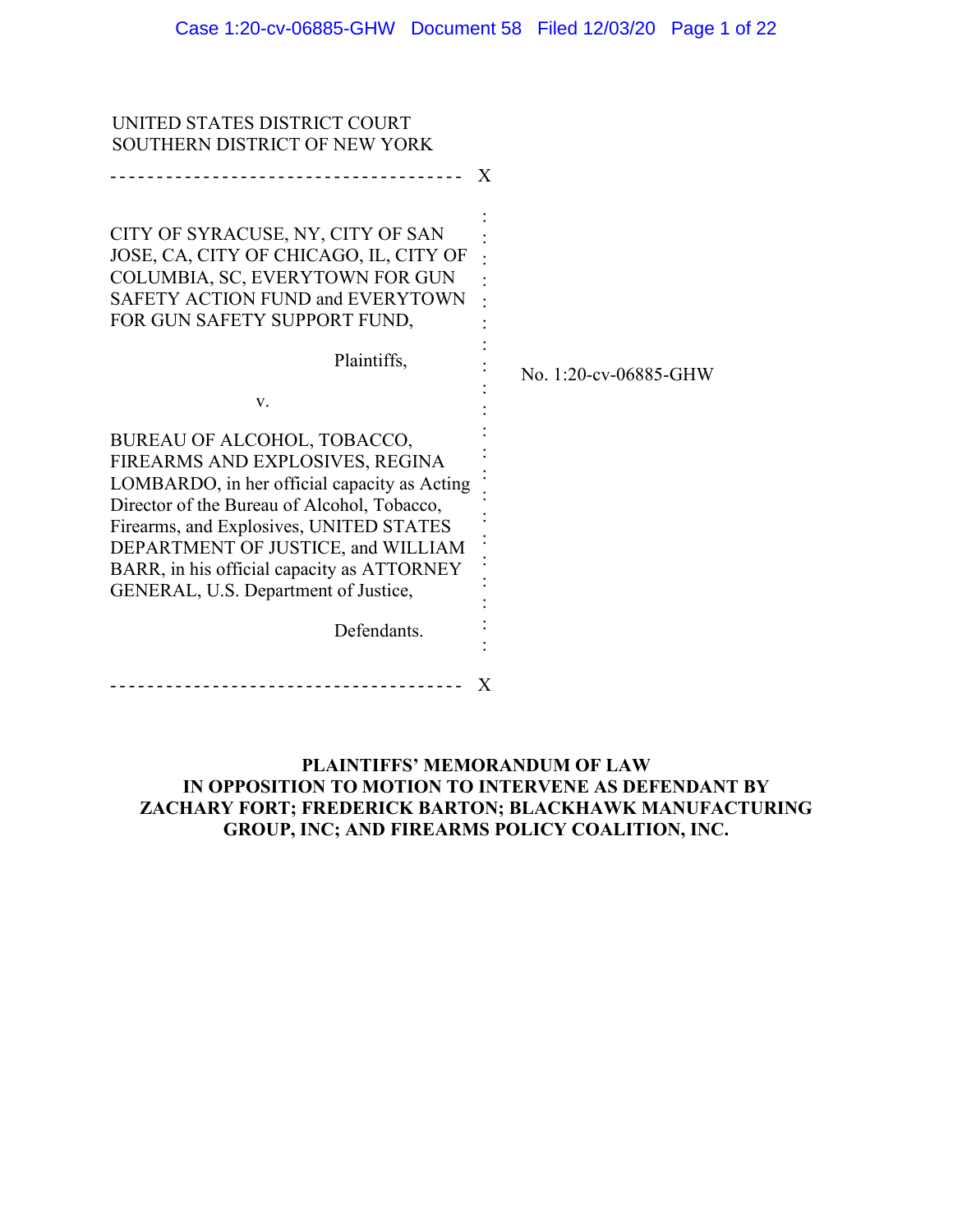# **TABLE OF CONTENTS**

# **Page**

| I.  |                 | Proposed Intervenors are not entitled to intervene as a matter of right                                                          |  |
|-----|-----------------|----------------------------------------------------------------------------------------------------------------------------------|--|
|     | A.              | Defendants adequately represent any cognizable interest that<br>Proposed Intervenors may have in the outcome of this litigation, |  |
|     | <b>B.</b>       |                                                                                                                                  |  |
|     | $\mathcal{C}$ . | Even assuming cognizable Second Amendment rights, Proposed<br>Intervenors can enforce such rights in a subsequent proceeding 11  |  |
| II. |                 |                                                                                                                                  |  |
|     | A.              | Proposed Intervenors seek to unduly expand the scope of this                                                                     |  |
|     | <b>B.</b>       |                                                                                                                                  |  |
|     |                 |                                                                                                                                  |  |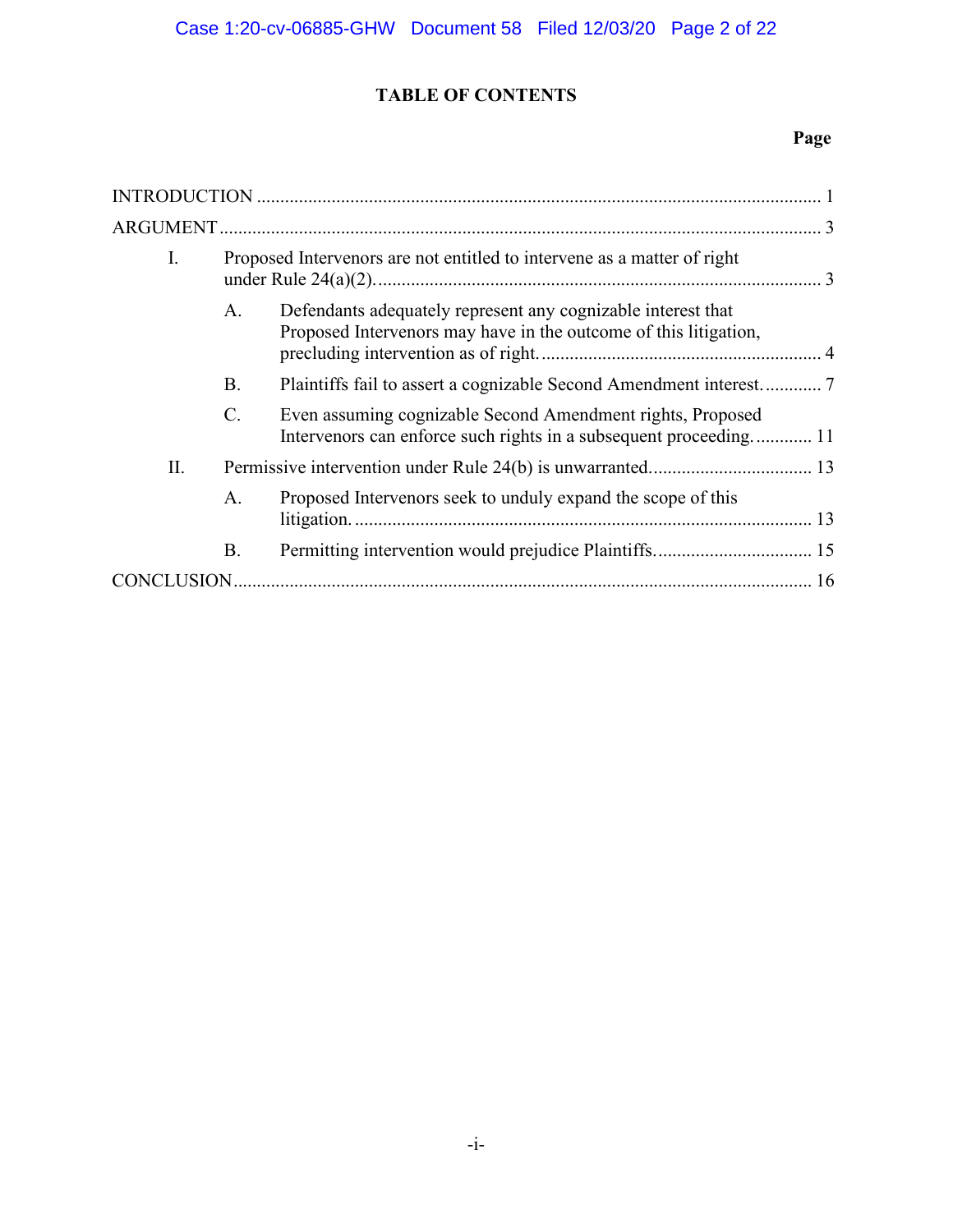# **TABLE OF AUTHORITIES**

# **Page(s)**

# **Cases**

| Battle v. City of N.Y.,                                   |
|-----------------------------------------------------------|
| Bridgeport Guardians, Inc. v. Delmonte,                   |
| British Airways Bd. v. Port Auth. of N.Y. & N.J.,         |
| Butler, Fitzgerald & Potter v. Sequa Corp.,               |
| Cook v. Bates,                                            |
| Floyd v. City of New York,                                |
| Forest Conservation Council v. U.S. Forest Serv.,         |
| Fresno County v. Andrus,                                  |
| H.L. Hayden Co. of N.Y., Inc. v. Siemens Med. Sys., Inc., |
| Kachalsky v. County of Westchester,                       |
| Kamden-Ouaffo v. PepsiCo, Inc.,                           |
| Kwong v. Bloomberg,                                       |
| Libertarian Pty. of Erie Cty. v. Cuomo,                   |
| MasterCard Int'l Inc. v. Visa Int'l Serv. Ass'n, Inc.,    |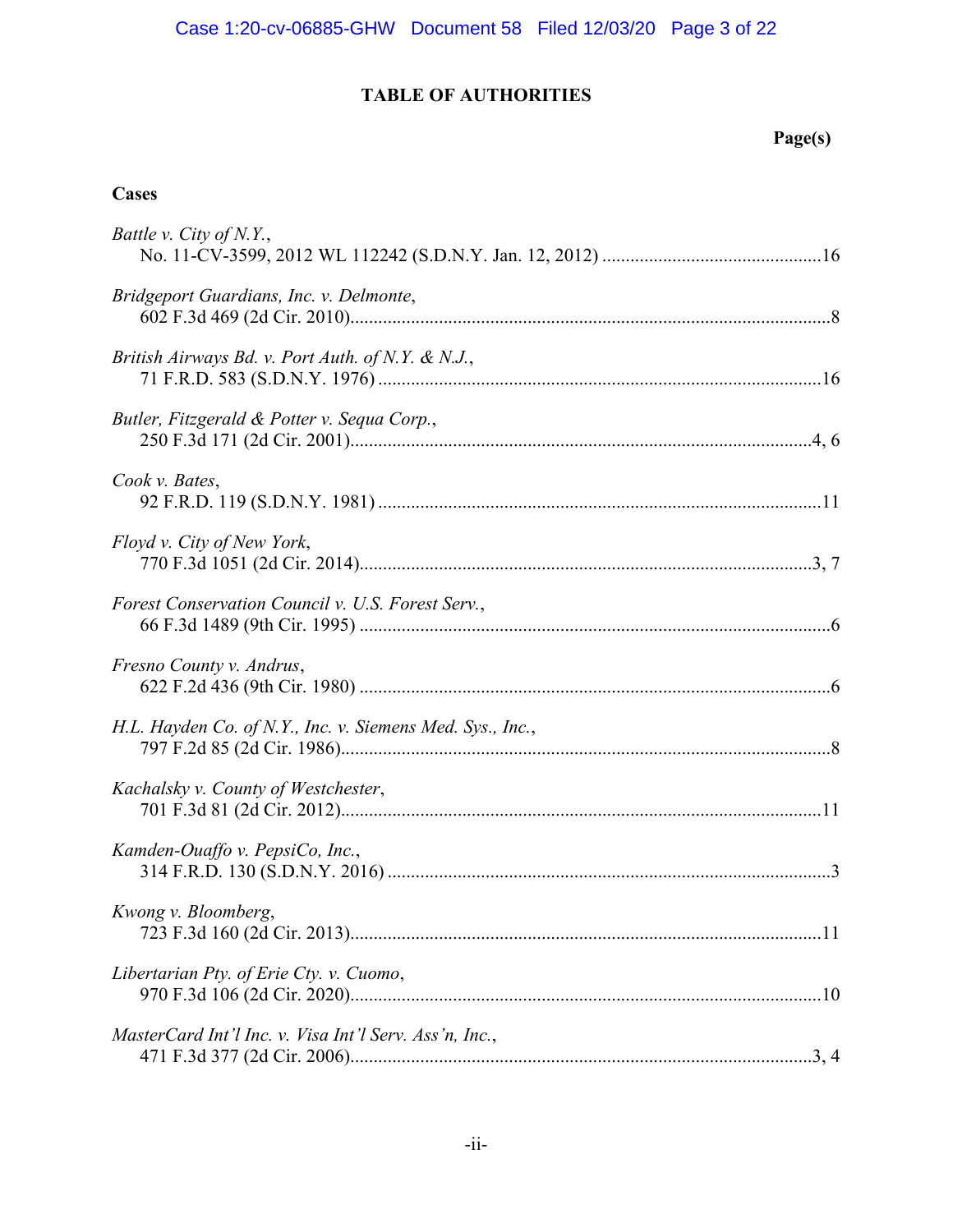# **TABLE OF AUTHORITIES**

# (continued)

| Murphy v. Guerrero,                                                                                                                            |
|------------------------------------------------------------------------------------------------------------------------------------------------|
| Nat. Res. Def. Council, Inc. v. N.Y. State Dep't of Envt'l. Conservation,                                                                      |
| New York News Inc. v. Newspaper & Mail Deliverers' Union of New York,<br>139 F.R.D. 291 (S.D.N.Y. 1991), aff'd sub nom. New York News, Inc. v. |
| New York v. Scalia,                                                                                                                            |
| New York v. U.S. Dep't of Health and Human Servs.,                                                                                             |
| New York v. United States Department of Education,                                                                                             |
| New York Pub. Int. Res. Grp., Inc. v. Regents of Univ. of State of N.Y.,                                                                       |
| New York State Rifle & Pistol Ass'n v. Cuomo,                                                                                                  |
| Oneida Indian Nation of Wis. v. New York,                                                                                                      |
| "R" Best Produce, Inc. v. Shulman-Rabin Mktg. Corp.,                                                                                           |
| Rocky Mountain Gun Owners v. Hickenlooper,                                                                                                     |
| Sierra Club v. Espy,                                                                                                                           |
| State of California v. ATF,                                                                                                                    |
| Town of North Hempstead v. Village of North Hills,                                                                                             |
| United States v. City of N.Y.,                                                                                                                 |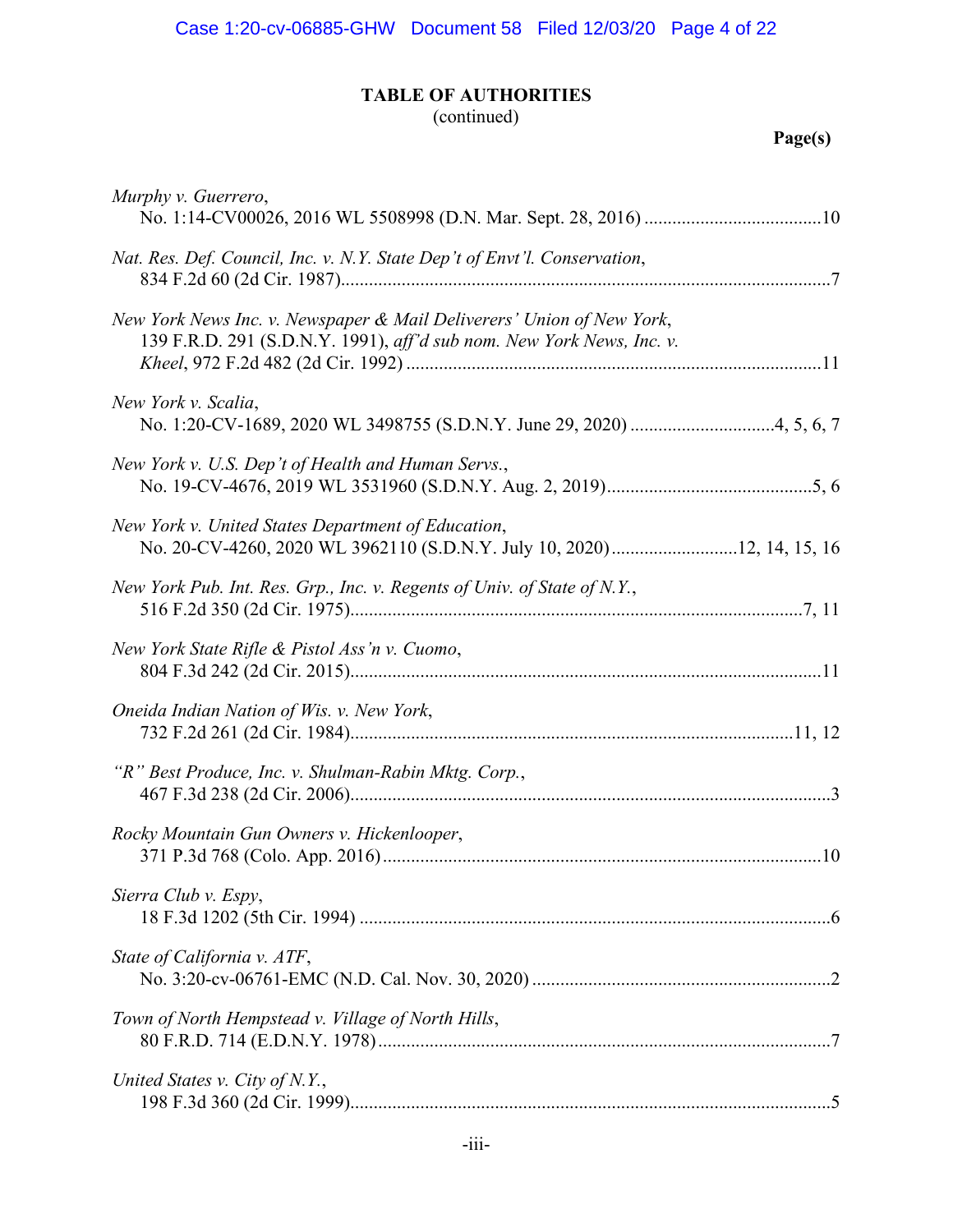# **TABLE OF AUTHORITIES**

# (continued)

## Page(s)

| United States v. Decastro,                                  |  |
|-------------------------------------------------------------|--|
| United States v. Hooker Chems. & Plastics Corp.,            |  |
| United States v. Marzzarella,                               |  |
| Wash. Elec. Co-op., Inc. v. Mass. Mun. Wholesale Elec. Co., |  |
| <b>Federal Rules</b>                                        |  |
| Fed. R. Civ. P.                                             |  |
| <b>Federal Statutes</b>                                     |  |
|                                                             |  |

# 

# **Other Authorities**

| 7C Charles Alan Wright & Arthur R. Miller, Federal Practice and Procedure |  |
|---------------------------------------------------------------------------|--|
|                                                                           |  |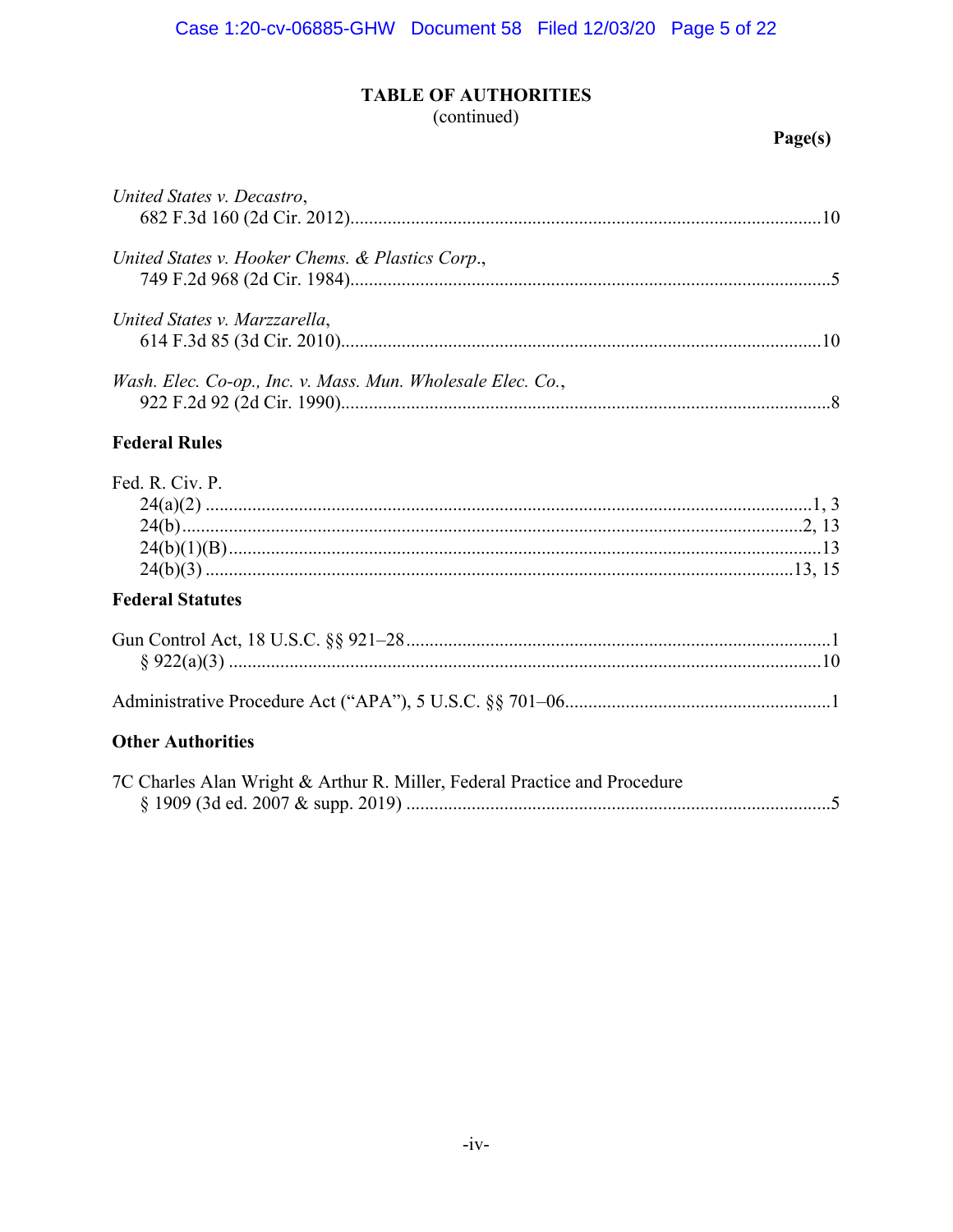### Case 1:20-cv-06885-GHW Document 58 Filed 12/03/20 Page 6 of 22

Plaintiffs respectfully submit this memorandum of law in opposition to the Motion to Intervene submitted by Zachary Fort; Frederick Barton; Blackhawk Manufacturing Group, Inc.; and Firearm Policy Coalition, Inc. ("Proposed Intervenors"), pursuant to Federal Rule of Civil Procedure 24(a)(2) or 24(b) (ECF No. 43) ("Motion").

### **INTRODUCTION**

The Court should deny Proposed Intervenors' Motion. Proposed Intervenors' Memorandum of Law (ECF No. 44) ("Memo") does not establish that intervention as a matter of right or permissive intervention is warranted here.

Plaintiffs challenge under the Administrative Procedure Act ("APA"), 5 U.S.C. §§ 701– 06, an interpretive rule issued by the United States Bureau of Alcohol, Tobacco, Firearms and Explosives ("ATF"), three letter determinations issued by ATF to Polymer80, Inc., and ATF's failure to respond to Plaintiffs' petition for rulemaking. Plaintiffs allege that ATF's interpretive rule and the letter determinations ("ATF actions"), which disclaim ATF's authority to regulate certain unfinished firearm frames and receivers ("'ghost gun' components"), are all based on a flawed and erroneous interpretation and application of the Gun Control Act's ("GCA"), 18 U.S.C. §§ 921–28, definition of "firearm" and all fail to provide, as required by the APA, reasoned explanations to support their conclusions. Compl. ¶¶ 174, 183, 189, 195 (ECF No. 1). Plaintiffs further allege that ATF's delay in responding to the petition for rulemaking, which asks ATF to reconsider its current interpretation of "firearm," is unreasonable as a matter of law given the public safety crisis attributable to the proliferation of the ghost gun components and kits that ATF currently allows to be purchased and assembled into operable firearms without any regulation. *Id.* ¶ 205. Accordingly, Plaintiffs have asked the Court to vacate ATF's actions, and to compel ATF to respond to the petition for rulemaking consistent with the APA's and the GCA's requirements.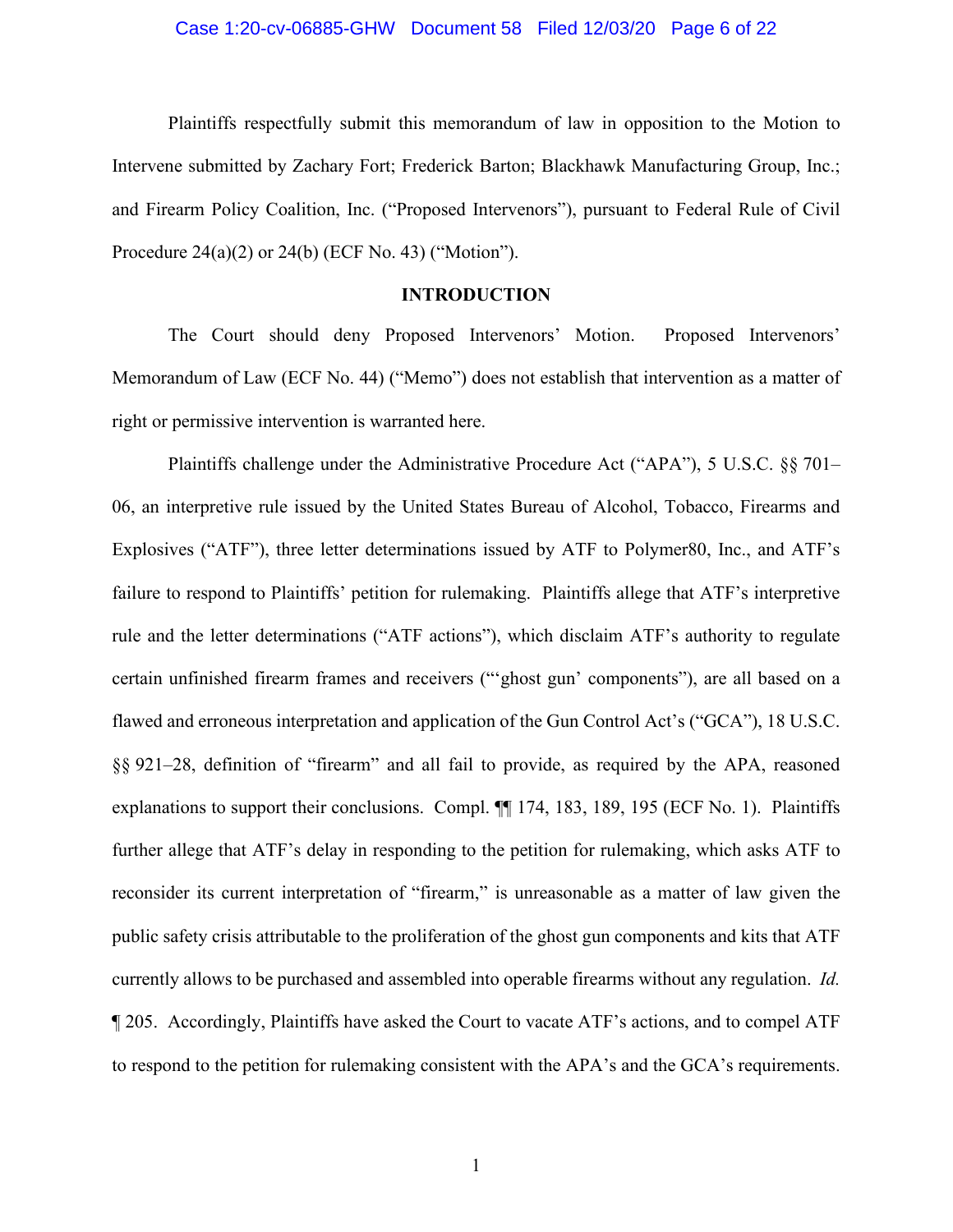### Case 1:20-cv-06885-GHW Document 58 Filed 12/03/20 Page 7 of 22

Regarding intervention as of right under Rule  $24(a)(2)$ , Proposed Intervenors have failed to establish the requisite elements. Centrally, with respect to Proposed Intervenors' asserted interest in sustaining the ATF actions challenged by Plaintiffs, Proposed Intervenors have not rebutted the strong presumption of adequate representation by the federal government in defending ATF. Indeed, just this week, the government moved to dismiss a similar, later-filed lawsuit against ATF in the Northern District of California, making clear its vigorous defense.<sup>1</sup> In addition to seeking to uphold ATF's current approach, however, Proposed Intervenors appear also to assert a broader interest—that ATF's regulation of "ghost gun" components would violate their claimed Second Amendment rights. The purported rights Proposed Intervenors seek to assert—selling, manufacturing, purchasing, and possessing firearms *free of any government regulation whatsoever*—are not cognizable Second Amendment rights under binding precedent and thus cannot serve as a basis for intervention. And even if such alleged rights were cognizable, the Memo does not explain why Proposed Intervenors would be unable to protect those rights in a separate or subsequent proceeding and thus why intervention is required here. For all and any of these reasons, the Court should deny the Motion.

With respect to permissive intervention under Rule 24(b), the Court should not exercise its discretion to allow intervention because Proposed Intervenors' involvement as parties would distract from the core issues presented by this case, thereby impeding the efficient resolution of this matter. Proposed Intervenors' Memo indicates their view that ATF's regulation of ghost gun components would violate the Second Amendment and even that ATF's current (erroneous) interpretation of the GCA is *required* by the Second Amendment. *E.g.*, Memo at 3 (explaining that they seek to "preserve their rights as protected by the Second Amendment"). Such an

<sup>1</sup> *See* Dkt. 29, *State of California v. ATF*, No. 3:20-cv-06761-EMC (N.D. Cal., Nov. 30, 2020).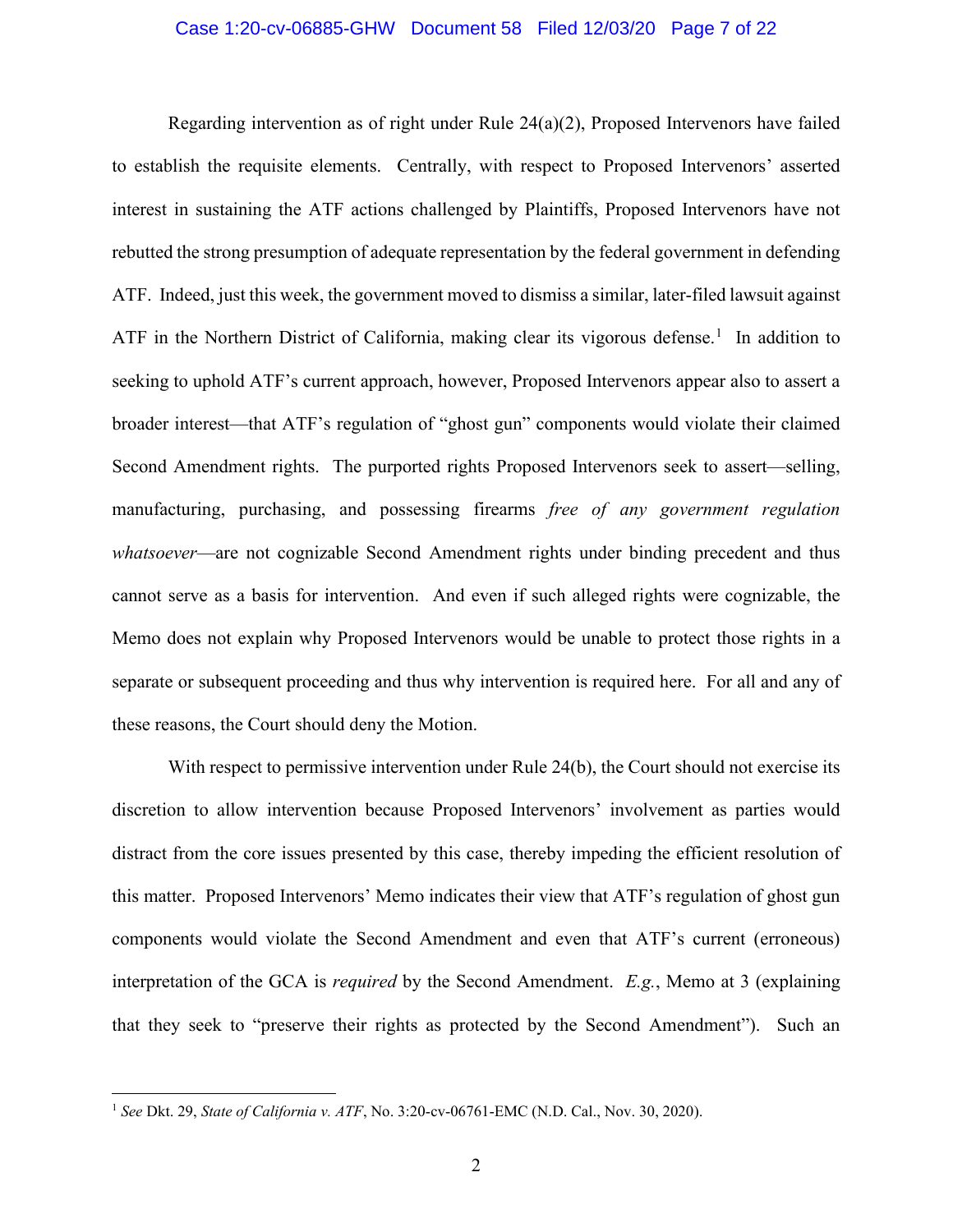#### Case 1:20-cv-06885-GHW Document 58 Filed 12/03/20 Page 8 of 22

argument is unrelated to the current dispute over whether the challenged ATF actions violate the GCA and the APA. Moreover, were Petitioners' view of the Second Amendment accepted, it would have a sweeping effect on ATF's and the City Plaintiffs' authority to regulate firearms. This case is not the place for such arguments, which, at most, can and should be made by Proposed Intervenors through amicus filings.

### **ARGUMENT**

## **I. Proposed Intervenors are not entitled to intervene as a matter of right under Rule 24(a)(2).**

Under Rule 24(a)(2), a proposed intervenor must (1) file a timely motion; (2) "assert[] an interest relating to the property or transaction that is the subject of the action"; (3) demonstrate that "without intervention, disposition of the action may, as a practical matter, impair or impede the applicant's ability to protect its interest"; and (4) show that its "interest is not adequately represented by the other parties." *MasterCard Int'l Inc. v. Visa Int'l Serv. Ass'n, Inc.*, 471 F.3d 377, 389 (2d Cir. 2006). A '[f]ailure to satisfy *any one* of these four requirements is a sufficient ground to deny the application.'" *Floyd v. City of New York*, 770 F.3d 1051, 1057 (2d Cir. 2014) (quoting *"R" Best Produce, Inc. v. Shulman-Rabin Mktg. Corp.*, 467 F.3d 238, 240 (2d Cir. 2006)). "[T]he proposed intervenor bears the burden of demonstrating that it meets the requirements for intervention." *Kamden-Ouaffo v. PepsiCo, Inc.*, 314 F.R.D. 130, 134 (S.D.N.Y. 2016).

Intervention as of right should be denied for three independent reasons. *See Floyd*, 770 F.3d at 1057. First, Proposed Intervenors fail to demonstrate, as they must, that the federal government will not adequately defend the ATF actions challenged here. Second, to the extent Proposed Intervenors seek to assert an interest beyond reliance on ATF's current approach—*e.g.*, a potential violation of Proposed Intervenors' purported Second Amendment rights—that interest is not cognizable under binding precedent. Third, even were cognizable Second Amendment rights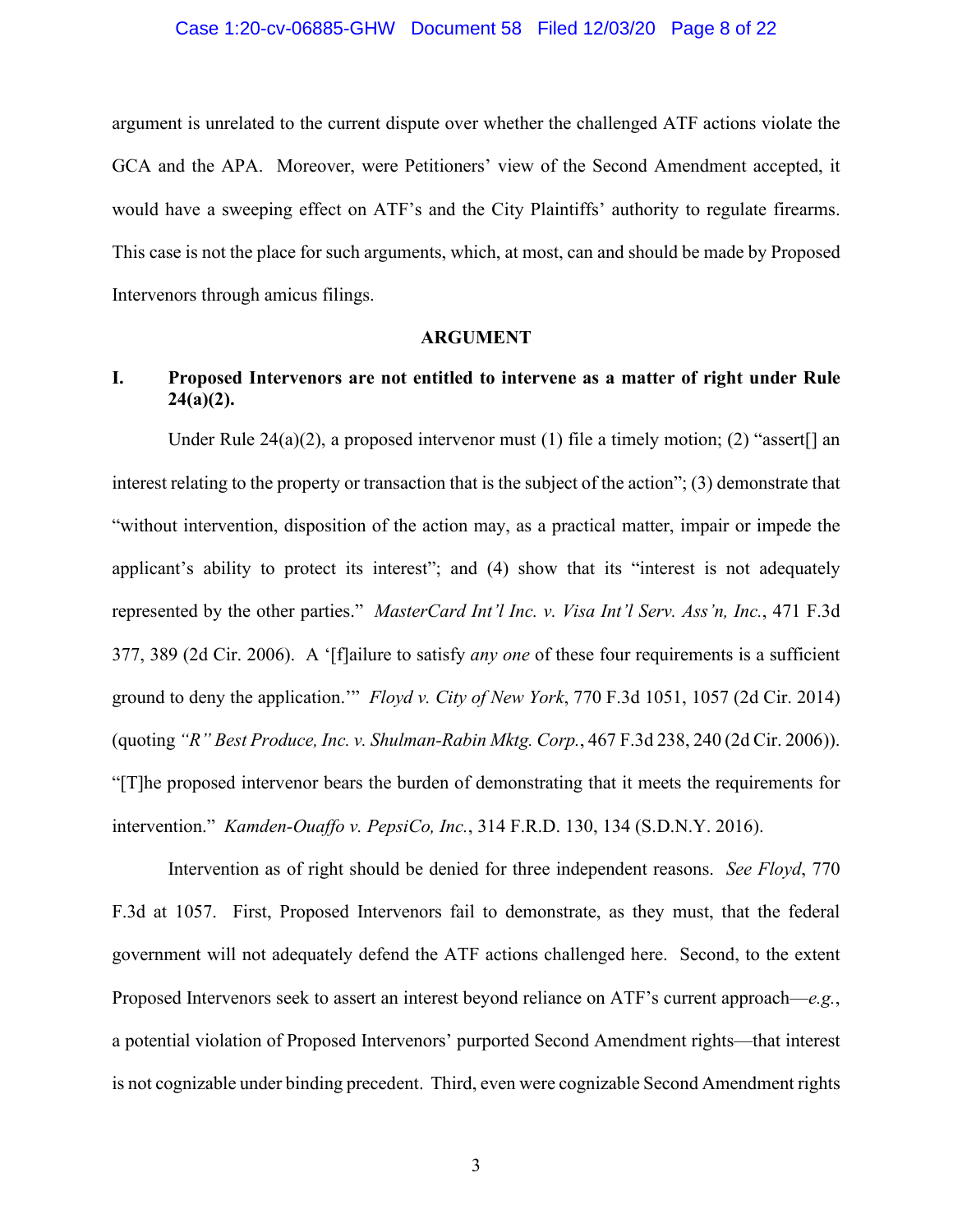### Case 1:20-cv-06885-GHW Document 58 Filed 12/03/20 Page 9 of 22

implicated, the Court's resolution of this action would not impede Proposed Intervenors from enforcing those alleged rights in another proceeding, therefore rendering intervention unnecessary to protect any such rights.

### **A. Defendants adequately represent any cognizable interest that Proposed Intervenors may have in the outcome of this litigation, precluding intervention as of right.**

To intervene as of right, Proposed Intervenors must show that their "interest is not adequately represented by the other parties." *MasterCard*, 471 F.3d at 389. This case is about whether ATF acted in accordance with the GCA and the APA when it issued the 2015 interpretive rule and the three Polymer80 letter determinations, as well as whether ATF has unreasonably delayed in responding to Plaintiffs' Petition. *See* Complaint Counts I–V. To the extent Proposed Intervenors assert a reliance interest in ATF's current approach<sup>2</sup>—the only cognizable interest they have identified—that interest is adequately represented by ATF, which "has a strong incentive to make every colorable argument" that its conduct is lawful. *New York v. Scalia*, No. 1:20-CV-1689, 2020 WL 3498755, at \* 3 (S.D.N.Y. June 29, 2020). Because Proposed Intervenors are adequately represented by ATF, intervention as of right should be denied.

Where, as here, Proposed Intervenors and Defendants have the "same ultimate objective" the Second Circuit "ha[s] demanded a more rigorous showing of inadequacy." *Butler, Fitzgerald & Potter v. Sequa Corp.*, 250 F.3d 171, 179 (2d Cir. 2001). Specifically, when a proposed intervenor and a current party share "an identity of interest," the proposed intervenor "must rebut the presumption of adequate representation by the party already in the action." *Id.* at 179–80. Proposed Intervenors have not and cannot do that here.

<sup>2</sup> Proposed Intervenors argue that they "seek to defend their reliance interests in the ATF's long-held precedent." Memo at 3. They also argue that "Applicant 80% Arms has significant financial interests in this matter" because "Applicant 80% Arms is a producer and seller of the Non-Firearm Objects at issue here" and "[t]his lawsuit calls into question Applicant 80% Arms' continued ability to produce, sell, and distribute its products." *Id.* at 13–14.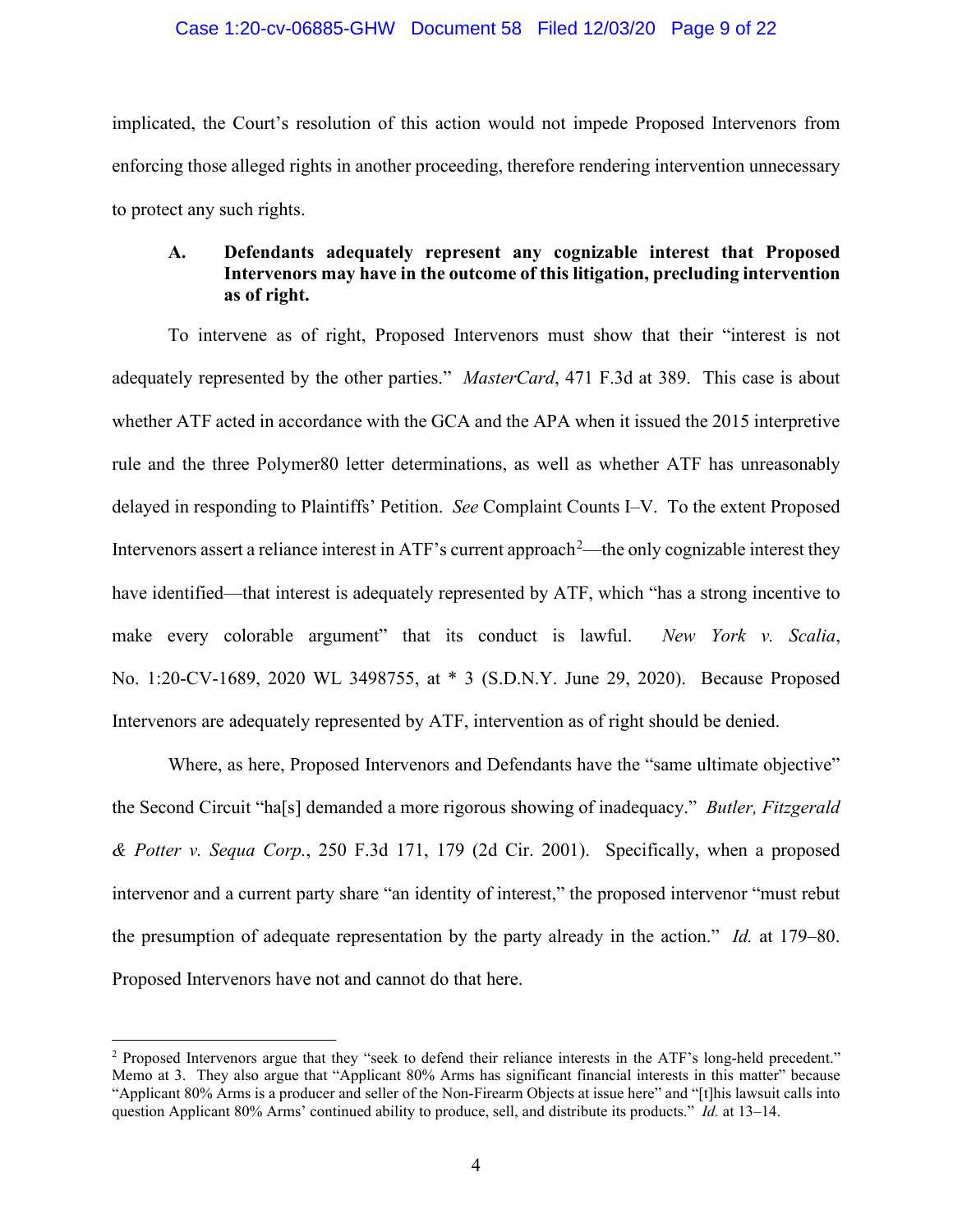### Case 1:20-cv-06885-GHW Document 58 Filed 12/03/20 Page 10 of 22

Proposed Intervenors and Defendants both seek to uphold an ATF interpretive rule and certain ATF determinations concerning whether unfinished frames and receivers are firearms under the GCA. Proposed Intervenors thus bear the burden of establishing that Defendants' representation will be inadequate. *See New York v. U.S. Dep't of Health and Human Servs.*, No. 19-CV-4676, 2019 WL 3531960, at \*5 (S.D.N.Y. Aug. 2, 2019) ("*N*.*Y. v. H.H.S."*) (proposed intervenors failed to show their interests were not adequately represented by government agency where intervenors and government agency "share the same goal: upholding the rule"); *New York v. Scalia*, 2020 WL 3498755, at \* 3 (same).

Proposed Intervenors' burden is especially heavy because Defendants are government agents. "The proponent of intervention must make a particularly strong showing of inadequacy in a case where the government is acting as *parens patriae*." *United States v. City of N.Y.,* 198 F.3d 360, 367 (2d Cir. 1999) (citing *United States v. Hooker Chems. & Plastics Corp*., 749 F.2d 968, 985 (2d Cir. 1984)); *see also* 7C Charles Alan Wright & Arthur R. Miller, Federal Practice and Procedure § 1909 (3d ed. 2007 & supp. 2019) ("The rare cases in which a member of the public is allowed to intervene in an action in which the United States, or some other governmental agency, represents the public interest are cases in which a very strong showing of inadequate representation has been made."). This heightened showing is required because there is "an assumption of adequacy when the government is acting on behalf of a constituency that it represents." *N*.*Y. v. H.H.S.*, 2019 WL 3531960, at \*4 (citations omitted). Accordingly, "[i]n the absence of a very compelling showing to the contrary, it will be presumed that a state adequately represents its citizens when the applicants share the same interest." *Id.*

Proposed Intervenors have not offered any evidence sufficient to rebut the presumption that Defendants adequately represent Proposed Intervenors' interests. Indeed, as noted above, the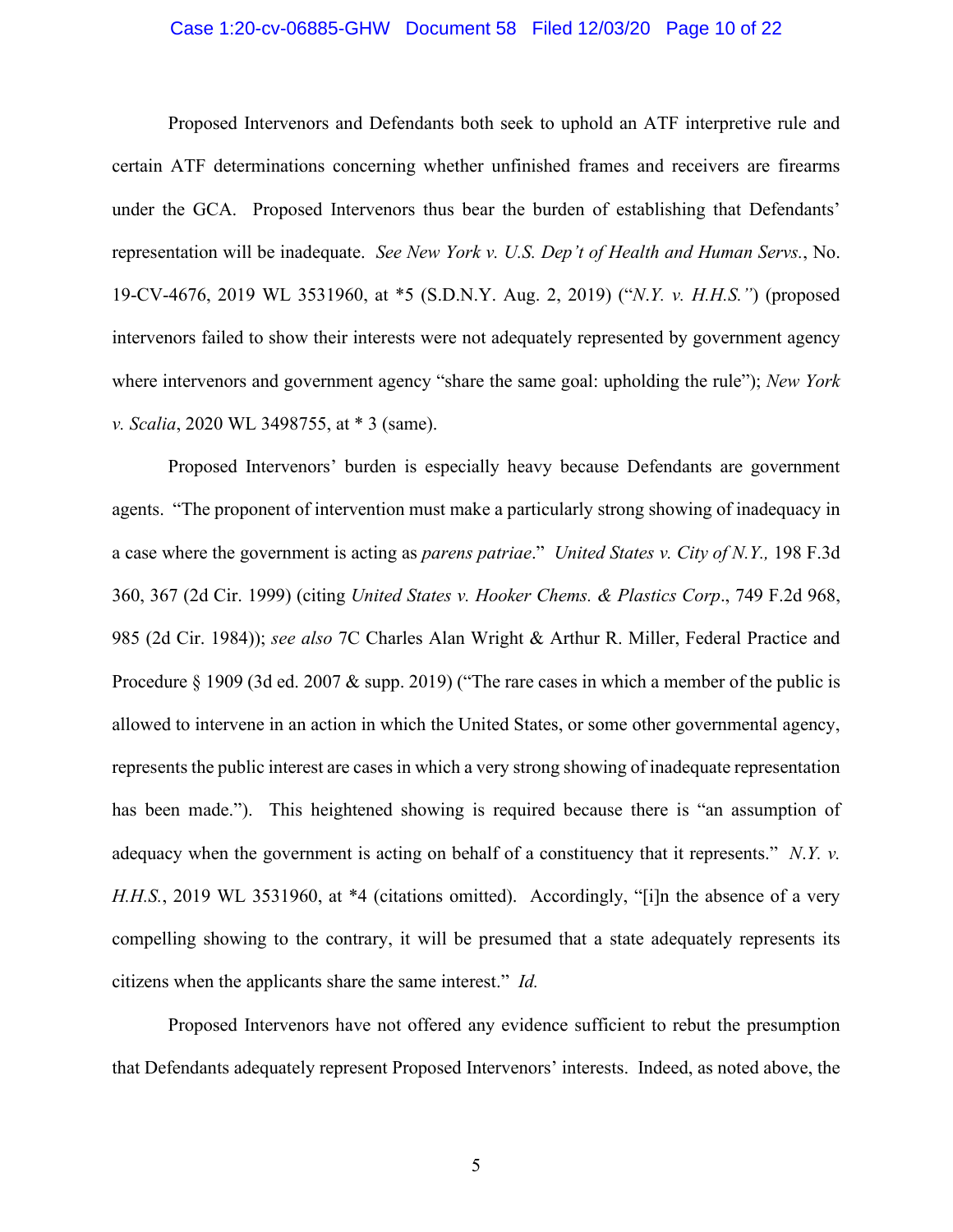### Case 1:20-cv-06885-GHW Document 58 Filed 12/03/20 Page 11 of 22

evidence is directly to the contrary—the government just this week moved to dismiss a similar challenge to ATF's actions, *see supra* n.1, and has given every indication it will defend this case similarly. The presumption of adequate representation may be rebutted by "evidence of collusion, adversity of interest, nonfeasance or incompetence" by the named party sharing the same interest. *Butler*, 250 F.3d at 180. But, instead of offering such evidence, Proposed Intervenors simply argue that ATF "does not speak directly" for Proposed Intervenors and is instead litigating "on behalf of the general public." Memo at 16. As discussed above, however, Second Circuit case law compels the opposite conclusion—because ATF is litigating "on behalf of the general public," its representation is presumptively adequate.<sup>3</sup> Proposed Intervenors also have not suggested that Defendants will argue for a construction that is "at odds with the one that the Proposed Intervenors may articulate." *N.Y. v H.H.S.*, 2019 WL 3531960, at \*6. To the contrary, Proposed Intervenors admit that Defendants will defend ATF's Rule. Memo at 17.

Proposed Intervenors also argue that they and ATF have different motives for litigating. Specifically, Proposed Intervenors state they are seeking to protect "their, their customers', and their members' right to produce sell, purchase and possess Non-Firearm Objects; their Second Amendment protected rights;<sup>4</sup> and their justifiable reliance on the ATF's long held legal position," whereas, according to Proposed Intervenors, ATF's interest is limited to defending the "legitimacy of its rulemaking process and enforcement orders." Memo at 17. Additionally, Proposed

<sup>&</sup>lt;sup>3</sup> Proposed Intervenors cite Fifth and Ninth Circuit cases for the proposition that the government does not adequately represent Proposed Intervenors' interest because it is obligated to consider more views than just those of Proposed Intervenors. Memo at 16–17 (citing *Forest Conservation Council v. U.S. Forest Serv.*, 66 F.3d 1489, 1494 (9th Cir. 1995); *Fresno County v. Andrus*, 622 F.2d 436, 438-439 (9th Cir. 1980); *Sierra Club v. Espy*, 18 F.3d 1202, 1208 (5th Cir. 1994)). But "[w]hatever persuasive value these cases may have in general, the Court must follow binding Second Circuit law." New York v. Scalia, 2020 WL 3498755, at \*4.

<sup>&</sup>lt;sup>4</sup> See Sections I.B and I.C, *infra*, concerning the non-cognizability of Proposed Intervenors' asserted Second Amendment interests.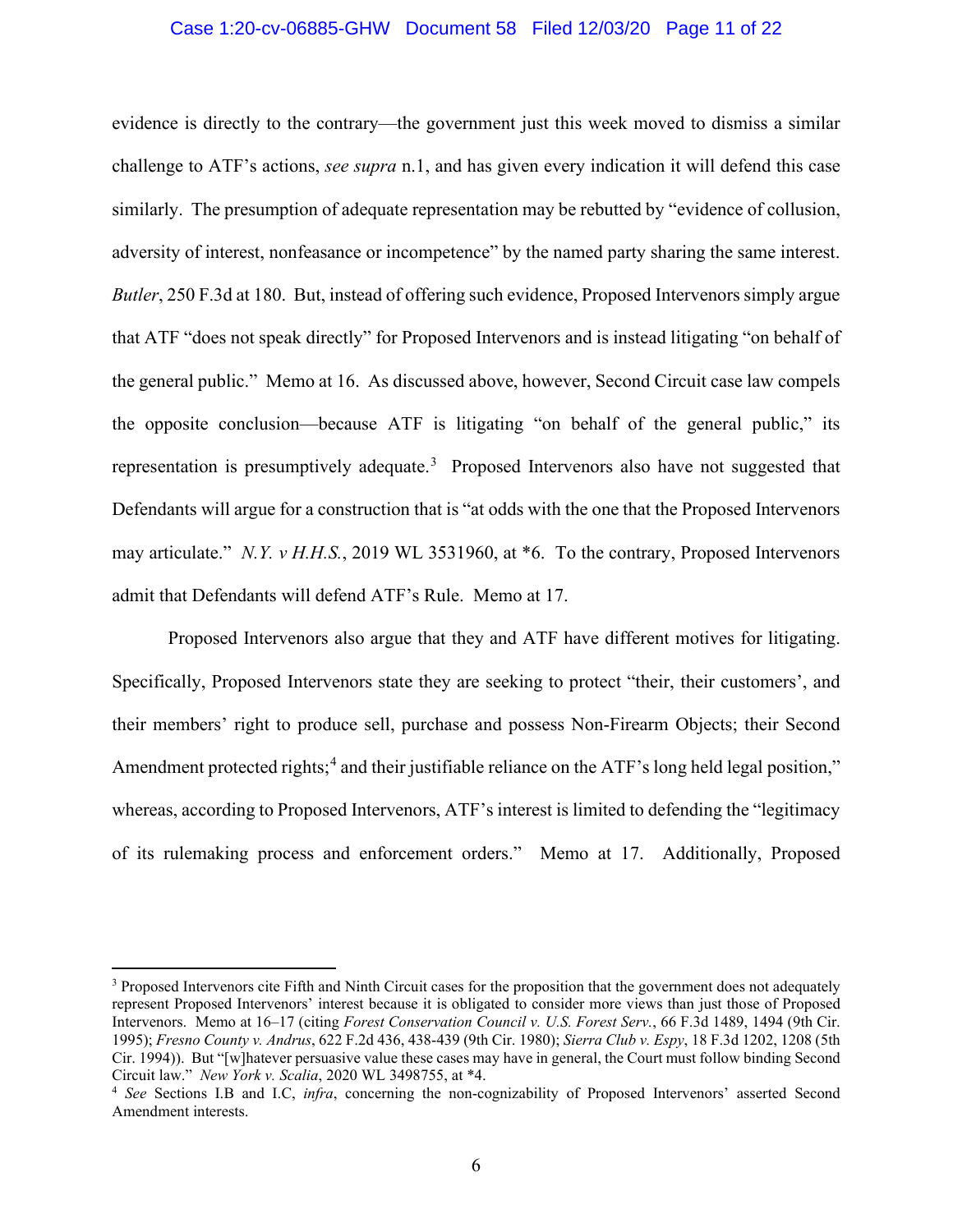### Case 1:20-cv-06885-GHW Document 58 Filed 12/03/20 Page 12 of 22

Intervenors argue that Defendants are not motivated by the same economic interests that motivate Proposed Intervenors. *Id.*

But even assuming differential motives, it does not follow that Defendants will not vigorously litigate this case. To the contrary, a proposed intervenor "does not have an interest not adequately represented by a party to a lawsuit simply because it has a motive to litigate that is *different* from the motive of an existing party." *Nat. Res. Def. Council, Inc. v. N.Y. State Dep't of Envt'l. Conservation*, 834 F.2d 60, 61–62 (2d Cir. 1987) (emphasis added). The question is whether "the nature of [Proposed Intervenors'] economic interests is related to [a] colorable legal defense[] that the public defendants would be less able to assert." *Id.* at 62. Here, Proposed Intervenors have identified no colorable legal defense that they would be able to assert, but that Defendants would not. Accordingly, any difference in motive is inconsequential and Proposed Intervenors have failed to establish, as they must, inadequate representation.<sup>5</sup>

### **B. Plaintiffs fail to assert a cognizable Second Amendment interest.**

As just established, any cognizable economic or reliance interest held by Proposed Intervenors is adequately represented by Defendants. Yet Proposed Intervenors also assert throughout their Memo an interest in upholding their Second Amendment rights. As explained below, as framed by Proposed Intervenors, the alleged Second Amendment interest is noncognizable and cannot support intervention in this matter.

The Second Circuit has "made it clear that, for an interest to be 'cognizable' under Rule 24, it must be 'direct, substantial, and legally protectable.'" *Floyd*, 770 F.3d at 1060 (quoting

<sup>5</sup> Proposed Intervenors cite *Town of North Hempstead v. Village of North Hills*, 80 F.R.D. 714, 717 (E.D.N.Y. 1978), for the proposition that intervention is appropriate where a defendant does not share the "real and immediate economic interests of the proposed intervenors." Memo at 17–18. But *Town of North Hempstead* did not involve intervention alongside a government defendant seeking to uphold its own regulation. Moreover, *Town of North Hempstead* relies on *New York Pub. Int. Res. Grp., Inc. v. Regents of Univ. of State of N.Y.*, 516 F.2d 350, 352 (2d Cir. 1975) (*NYPIRG*), for the economic interests proposition, and this Court has already determined that *NYPIRG* does not control in the context of a motion to intervene alongside government defendants. *See Scalia*, 2020 WL 3498755 at \*4.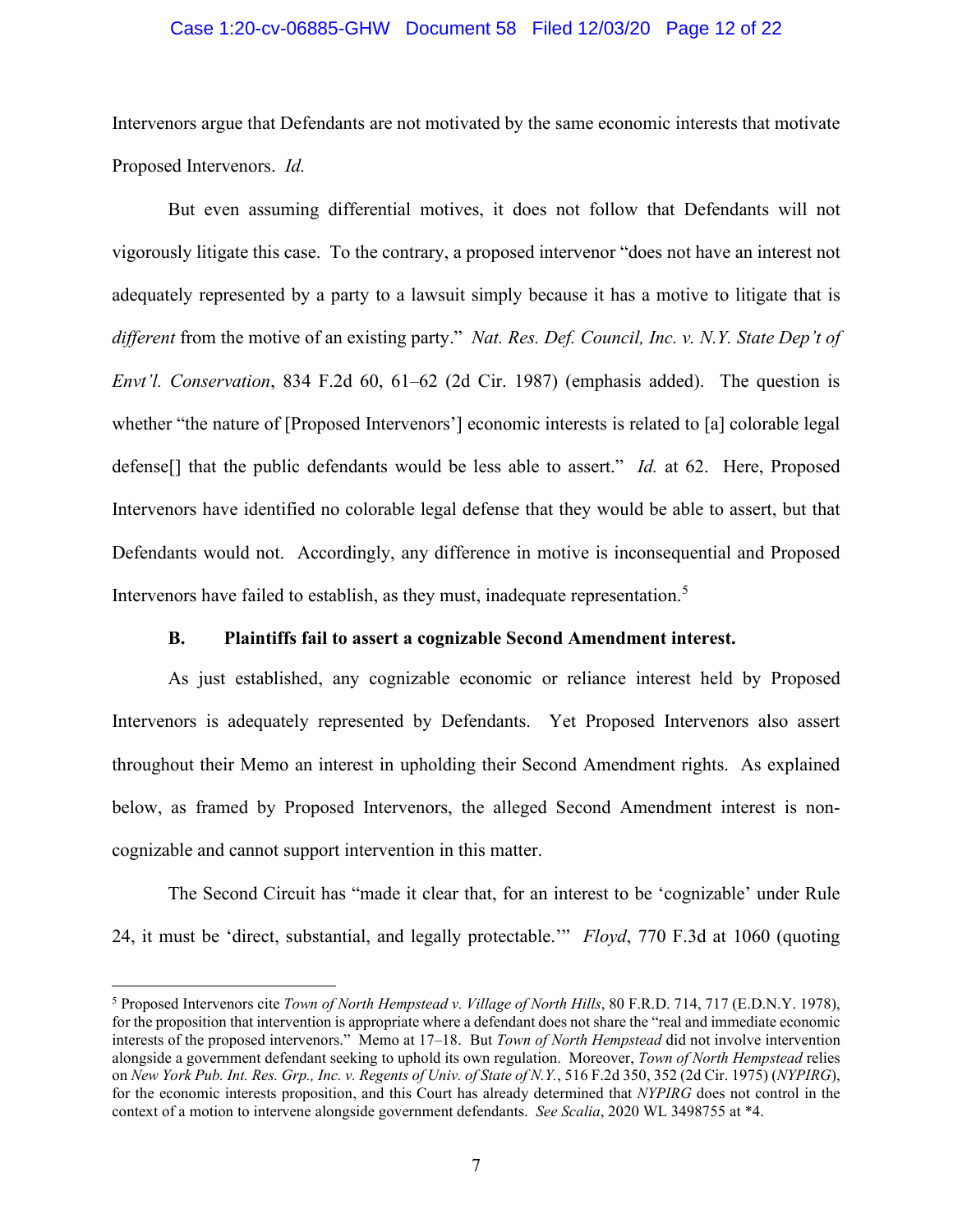### Case 1:20-cv-06885-GHW Document 58 Filed 12/03/20 Page 13 of 22

*Bridgeport Guardians, Inc. v. Delmonte*, 602 F.3d 469, 473 (2d Cir. 2010)). "An interest that is remote from the subject matter of the proceeding, or that is contingent upon the occurrence of a sequence of events before it becomes colorable, will not satisfy the rule." *Wash. Elec. Co-op., Inc. v. Mass. Mun. Wholesale Elec. Co.*, 922 F.2d 92, 97 (2d Cir. 1990) (citing *H.L. Hayden Co. of N.Y., Inc. v. Siemens Med. Sys., Inc.*, 797 F.2d 85, 88 (2d Cir. 1986)).

Although Proposed Intervenors assert some economic and reliance interests, discussed *supra*, Proposed Intervenors make clear throughout their Memo a focus on vindicating claimed rights under the Second Amendment. For instance, they argue at the outset that Plaintiffs' position that ATF is failing properly to regulate "ghost gun" components under the GCA "could create felons out of millions of American for exercising their natural, inalienable, Second Amendment protected rights." Memo at 3 (emphasis added). The Memo is replete with similar statements (emphasis added):

- "Moreover, Applicants seek to defend their reliance interests in the ATF's longheld precedent and preserve their *rights as protected by the Second Amendment* a position that the ATF will not adequately represent." *Id.*
- "Applicants and their customers and members have significant, protectable interests in the production, sale, purchase, and possession of Non-Firearm Objects, all of which directly implicate *constitutionally and statutorily protected property and/or activities*." *Id.* at 11.
- "Applicants have a significant interest in ensuring they can continue to engage in personal and business activities as they do now, without involvement of Federal Firearms Licenses and federal background checks, which will, at a minimum, further restrict Applicants' ability to engage in lawful, *constitutionally protected conduct* and significantly increase the cost of producing and purchasing Non-Firearm Objects and manufacturing those items into 'firearms' as defined by the GCA." *Id.*
- "The outcome of the instant litigation poses a direct and substantial threat to the *constitutionally and statutorily protected property rights* of Applicants, their customers, and their members." *Id.* at 12.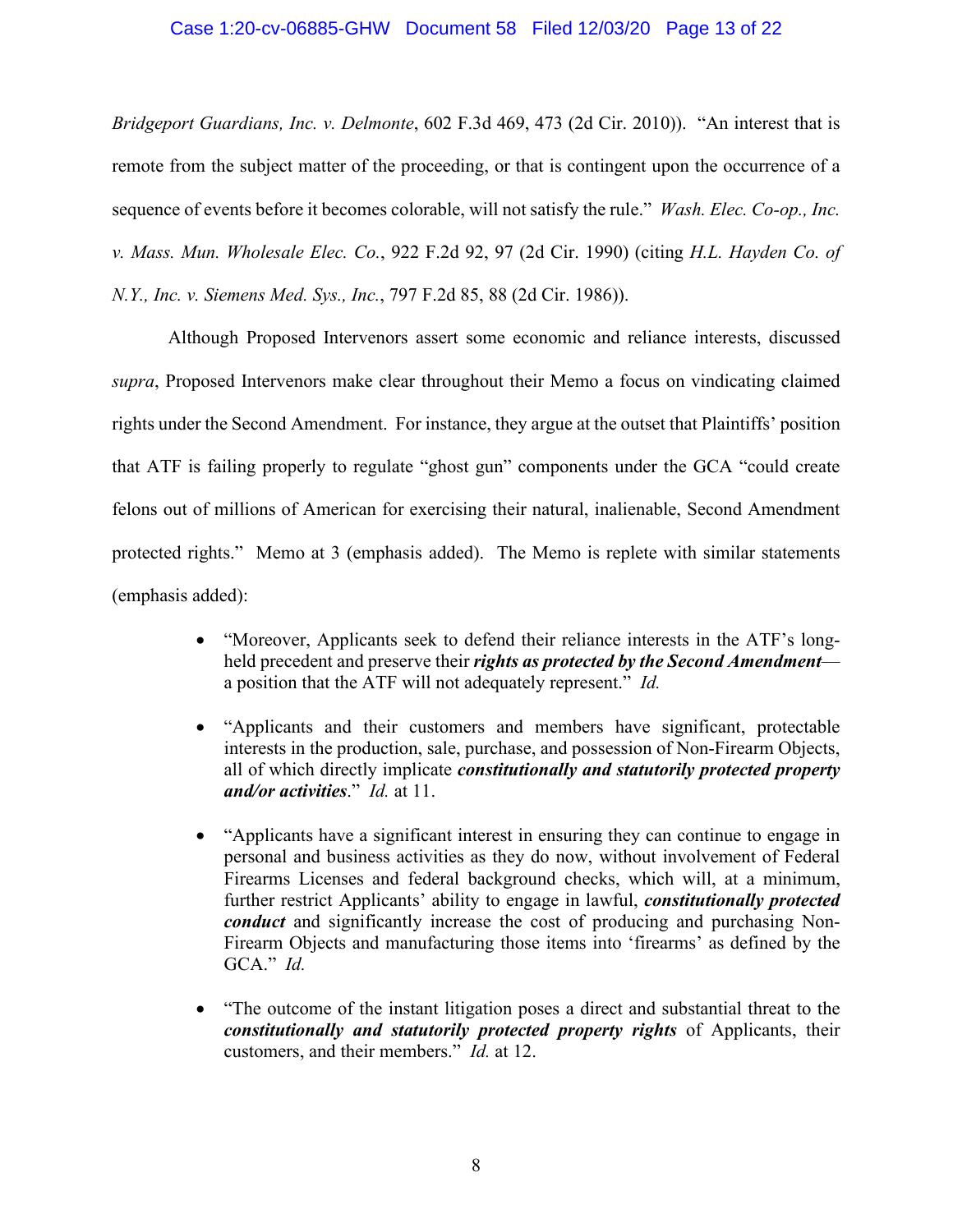- "Moreover, Applicant 80% Arms seeks to represent the interests of its customers, who are too numerous to conveniently intervene in this matter and who, due to the nature of the property in question, are chilled from coming forward to represent their own interests, due to the degrading and vitriolic abuse they may suffer for exercising their *constitutionally protected rights*—including, but not limited to, harassment, SWATing, and doxing." *Id.* at 12–13.
- "Applicants', their customers', and their members' interests in the production, sale, purchase, and possession of Non-Firearm Objects will be significantly impaired if the Court grants Petitioners the relief they seek, as it would likely render illegal the otherwise entirely lawful and *constitutionally protected property, activities, and/or business practices of Applicants*, and of their customers and members." *Id.* at 14.
- "Depending on the extent of Petitioners' argument, this Court's ruling, and the ATF's decision, Applicants could be exposed to criminal liability based on continued performance of previously legal activities; could be forced to disclose the existence of *certain constitutionally protected property to the federal government*; and would be prohibited from engaging in otherwise lawful and *constitutionally protected activities, including but not limited to the direct purchase of Non-Firearm Objects and, potentially, the unregulated manufacture of those objects into firearms*." *Id.* at 15.
- "Furthermore, because adjudication of this case may impact certain Non-Firearm Objects or firearms in Applicants', their customers', and their members' possession, Applicants' *constitutionally protected right to keep and bear arms may be impaired*." *Id.*
- "If this Court were to reverse the ATF's determination regarding Non-Firearm Objects, depending on the extent of this Court's ruling and the ATF's decision, *Applicants' currently constitutionally protected, lawful practices will be adversely affected, and their Second Amendment protected rights could be unconstitutionally impaired*." *Id.* at 16.
- "Applicants' interests are not adequately represented by the ATF, which does not speak directly for individual owners and purchasers of Non-Firearm Objects, for businesses engaged in the production or sale of the same, nor for *organizations seeking to preserve and restore individuals' constitutionally protected rights including the individual right to manufacture arms for the lawful purpose of, inter alia, self-defense*." *Id.*
- "Applicants seek to protect and defend their, their customers', and their members' right to produce, sell, purchase, and possess Non-Firearm Objects; *their Second Amendment protected rights*; and their justifiable reliance on the ATF's long held legal position." *Id.* at 17.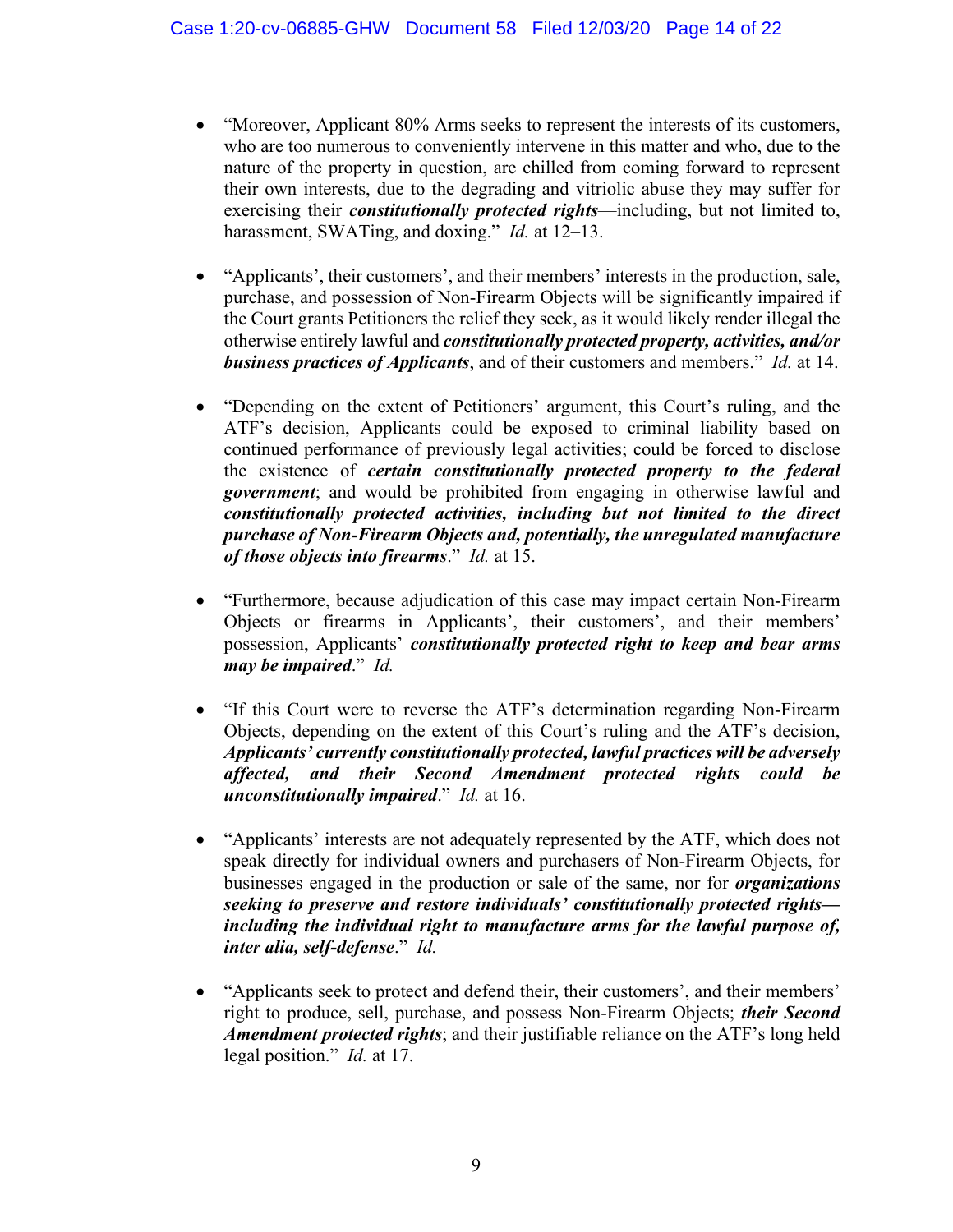### Case 1:20-cv-06885-GHW Document 58 Filed 12/03/20 Page 15 of 22

Proposed Intervenors, however, do not explain how or why the legal issues presented by this case—centrally, the proper interpretation of the GCA's definition of "firearm" and whether ATF's challenged actions violate the APA—threaten cognizable Second Amendment rights. Nor can they. The potential inability to procure unregulated "ghost gun" components does not and cannot violate the Second Amendment and therefore provides no cognizable Second Amendment interest. For example, to the extent they seek the ability to procure firearms without submitting to a federal background check, *see, e.g.*, Memo at 4 (Proposed Intervenors Fort and Barton indicating their desire to avoid federal background checks); *see also id.* at 6 n.4, 11, 12 (referencing Proposed Intervenors' desire to avoid background checks), no Court has ever held that there is such a right under the Second Amendment—and Proposed Intervenors cite none.<sup>6</sup> Nor is there a Second Amendment right to an unserialized gun.<sup>7</sup>

Moreover, even if the regulation of "ghost gun" components somehow implicated a Second Amendment right, there would be no viable Second Amendment claim because where, as here, "adequate alternatives remain for law-abiding citizens to acquire a firearm for self-defense," any burden of the right is "not a substantial" one. *United States v. Decastro*, 682 F.3d 160, 168 (2d Cir. 2012). For this reason, the Second Circuit has rejected Second Amendment challenges to, for example: 18 U.S.C. § 922(a)(3), the provision of the GCA that "prohibits the transportation into one's state of residence of firearms acquired outside the state," *Decastro*, 682 F.3d at 168; *see* 18

<sup>6</sup> Second Amendment challenges to background checks have been rejected. *See, e.g.*, *Murphy v. Guerrero*, No. 1:14- CV00026, 2016 WL 5508998, at \*8 (D.N. Mar. Sept. 28, 2016) (rejecting Second Amendment challenge to Northern Mariana Islands law requiring licenses and background checks for all firearms purchases); *Rocky Mountain Gun Owners v. Hickenlooper*, 371 P.3d 768, 776–77 (Colo. App. 2016) (rejecting challenge to Colorado law requiring background checks for firearm sales and transfers based on findings that the law "does not infringe on individuals' rights to keep and bear arms for a lawful purpose" and "does not implicate a fundamental right"); *see also Libertarian Pty. of Erie Cty. v. Cuomo*, 970 F.3d 106, 127–28 (2d Cir. 2020) (rejecting challenge to a New York law that requires a license, including a background check, to possess any handgun within the State).

<sup>7</sup> *See United States v. Marzzarella*, 614 F.3d 85, 93–94, 101 (3d Cir. 2010) (upholding federal law prohibiting possession of firearms with obliterated serial numbers, and expressly rejecting challenger's argument that "the Second Amendment must protect firearms without serial numbers").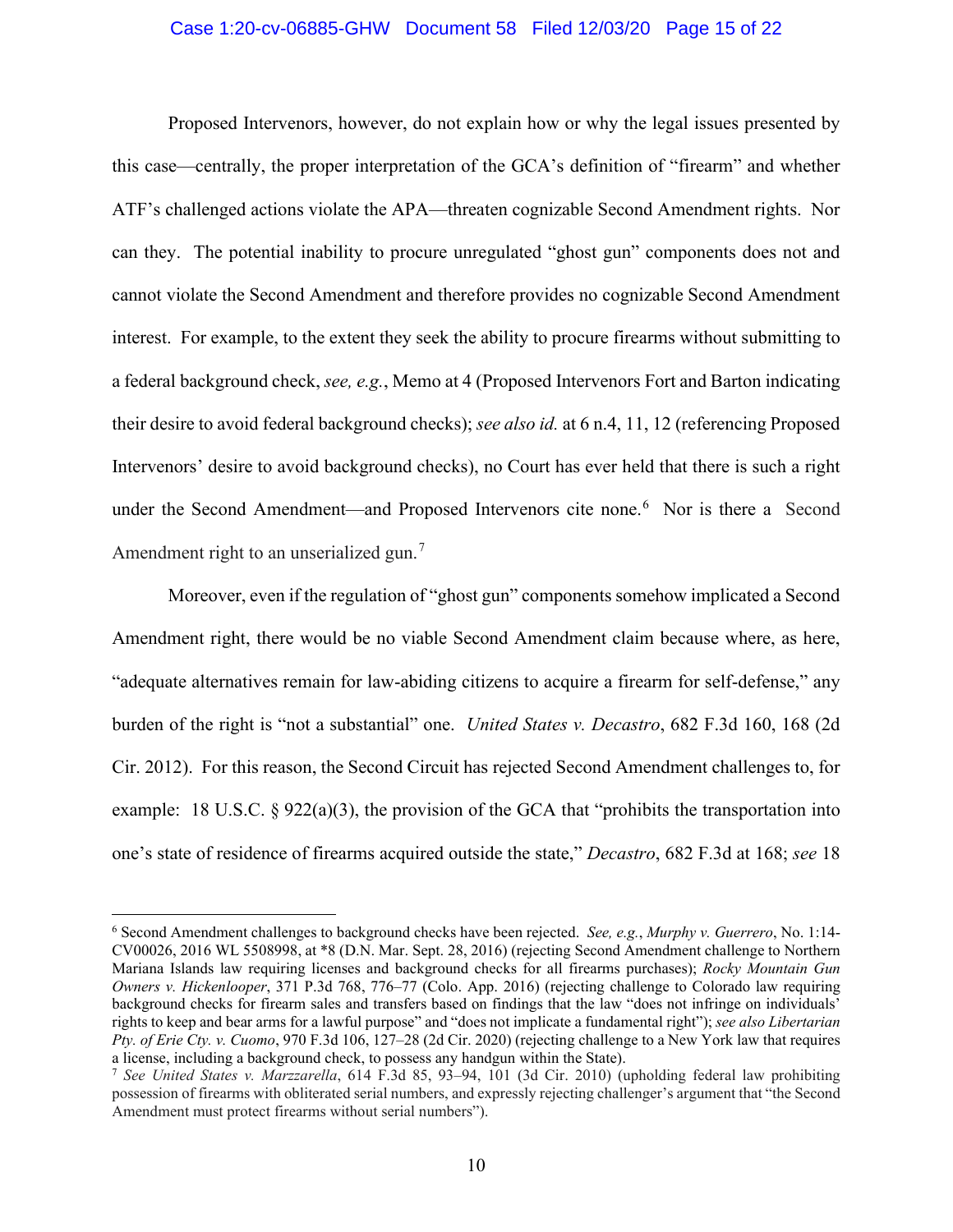#### Case 1:20-cv-06885-GHW Document 58 Filed 12/03/20 Page 16 of 22

U.S.C. § 922(a)(3); New York City's handgun licensing fee, *see Kwong v. Bloomberg*, 723 F.3d 160, 167–69 (2d Cir. 2013); New York State's concealed carry permit requirements, *see Kachalsky v. County of Westchester*, 701 F.3d 81, 83–84 (2d Cir. 2012); and New York State's prohibition of assault weapons and large-capacity ammunition magazines, *see New York State Rifle & Pistol Ass'n v. Cuomo*, 804 F.3d 242, 263–64 (2d Cir. 2015).

In light of this authority, there is no support (and Proposed Intervenors cite none) for their generalized suggestion that ATF's regulation of "ghost gun" components—were that the consequence of the relief in this case—could violate their Second Amendment rights.

### **C. Even assuming cognizable Second Amendment rights, Proposed Intervenors can enforce such rights in a subsequent proceeding.**

To intervene as of right, a proposed intervenor must demonstrate that their "claims and interests . . . may be adversely affected at least by principles of *stare decisis*, arising out of the final judgment to be entered in this case." *Oneida Indian Nation of Wis. v. New York*, 732 F.2d 261, 265 (2d Cir. 1984) (citing *NYPIRG*, 516 F.2d at 352). Thus, intervention as of right is inappropriate where there is no danger that an adverse decision "would preclude the intervenors by *res judicata* or collateral estoppel from bringing their own challenge," *Cook v. Bates*, 92 F.R.D. 119, 123 (S.D.N.Y. 1981), and the intervenors can "protect [their] interests by other means," *New York News Inc. v. Newspaper & Mail Deliverers' Union of New York*, 139 F.R.D. 291, 293 (S.D.N.Y. 1991), *aff'd sub nom. New York News, Inc. v. Kheel*, 972 F.2d 482 (2d Cir. 1992).

Proposed Intervenors clearly fail to meet this requirement, even assuming a cognizable Second Amendment interest. In this matter, Plaintiffs seek vacatur of ATF's interpretive rule and determination letters as inconsistent with the GCA and APA; they also seek an order directing ATF to act on Plaintiffs' rulemaking Petition consistent with the APA's and the GCA's requirements. For their part, Proposed Intervenors appear to contend that the Second Amendment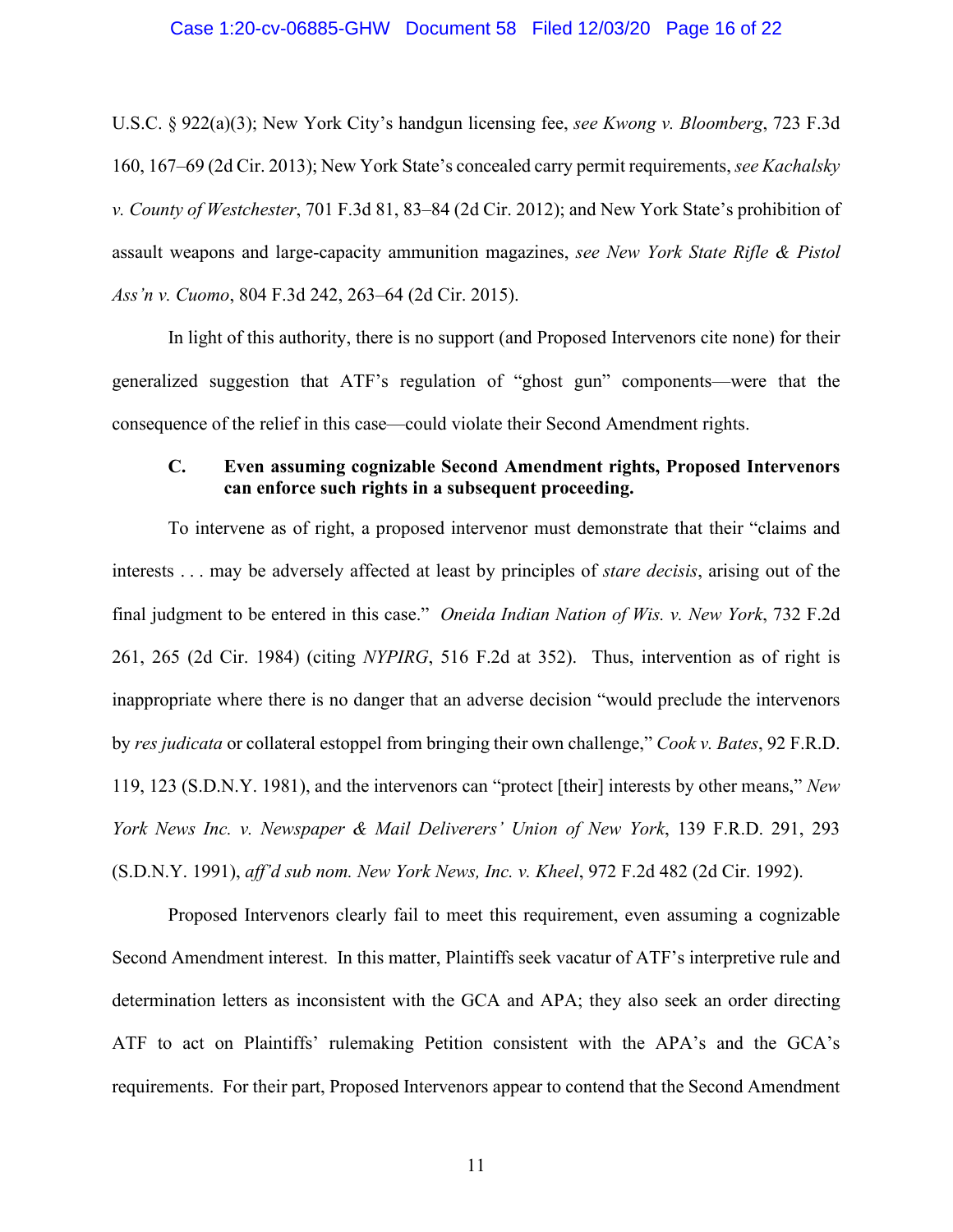### Case 1:20-cv-06885-GHW Document 58 Filed 12/03/20 Page 17 of 22

constrains ATF's regulation of ghost gun components—such that ATF treating such components as "firearms" under the GCA (as Plaintiffs argue ATF must do) would violate the Second Amendment. In other words, Proposed Intervenors appear to argue that ATF's challenged actions are *required* by the Second Amendment.

Beyond the fact that any such argument is completely lacking in merit or legal support, as this Court has explained elsewhere, "[b]ecause the issue of what rules the Constitution requires is not an issue the Court needs to reach to resolve the claims in the Complaint, no decision by this Court would foreclose the movant's argument that any other definition or procedural requirement in [an ATF] Rule would be unconstitutional." *New York v. United States Department of Education*, No. 20-CV-4260, 2020 WL 3962110, at \*3 (S.D.N.Y. July 10, 2020) (*New York v. Department of Education*). *New York v. Department of Education* is directly instructive here. In that case, the plaintiffs brought an APA challenge against a Department of Education Final Rule that "provide[d] greater protections for individuals accused of sexual harassment." *Id.* at \*1. The Foundation for Individual Rights in Education (FIRE), a non-profit organization that "works with college students and faculty who are subjected to disciplinary proceedings for engaging in conduct protected by the First Amendment," sought to intervene. *Id.* at \*2. In rejecting FIRE's motion for intervention as of right, the court noted that "FIRE seeks to uphold the Final Rule, not because it is valid under the APA, but because the Final Rule's new provisions . . . are allegedly required by the Constitution." *Id.* at \*3. In short, because the plaintiffs' "claims relate[d] solely to the validity of the Final Rule under the APA," FIRE's constitutional interest would "not be 'adversely affected . . . by principles of stare decisis, arising out of the final judgment to be entered in this case.'" *Id.* (citing *Oneida Indian Nation*, 732 F.2d at 265). FIRE was thus "at liberty to initiate litigation alleging that the Final Rule [was] required by the Constitution, or in the event the Final Rule [was]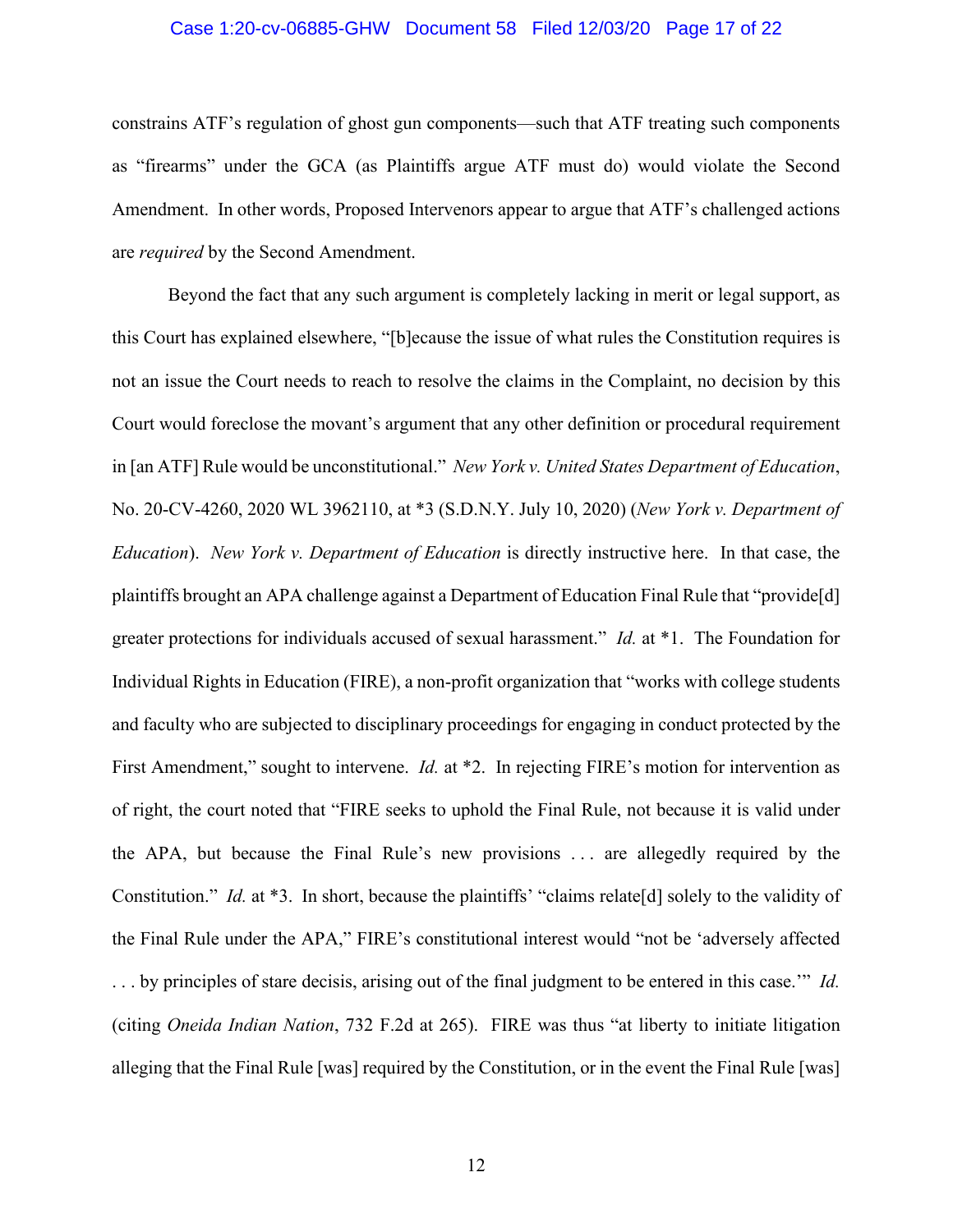### Case 1:20-cv-06885-GHW Document 58 Filed 12/03/20 Page 18 of 22

held to be improper under the APA, alleging that the DOE's former policies, if continued or reinstated, are unconstitutional." *Id.*

Here, the Court's resolution of Plaintiffs' challenge to ATF's actions will not foreclose Proposed Intervenors from asserting any purported Second Amendment Rights in a later proceeding, even assuming the Court orders—as Plaintiffs seek—vacatur of certain ATF actions and a requirement that ATF act on their Petition in accordance with the APA and the GCA. Depending on ATF's actions after that relief is granted, Proposed Intervenors may or may not believe they have Second Amendment interests to advance in the future. But there is no need or reason for them to do so now as intervenors in this matter, which involves whether ATF's current actions are compliant with the GCA and the APA—not whether other actions that ATF may take pose a Second Amendment issue. In short, no resolution of this matter would prevent Proposed Intervenors from later alleging that ATF's actions, or the GCA itself, are unconstitutional.

### **II. Permissive intervention under Rule 24(b) is unwarranted.**

Permissive intervention should also be denied because, even assuming "a common question of law or fact" between Proposed Intervenors' interests and the case at hand, "intervention will unduly delay or prejudice the adjudication of the original parties' rights." Fed. R. Civ. P.  $24(b)(1)(B)$ ,  $(b)(3)$ . First, although Proposed Intervenors make passing reference to the APA claimsthat are the basis for this case, as shown above, their focus is elsewhere: they seek to expand the scope of this litigation by inserting a Second Amendment issue concerning ATF's potential future actions, as opposed to the issues currently presented. Second, this proposed addition would prejudice Plaintiffs.

### **A. Proposed Intervenors seek to unduly expand the scope of this litigation.**

As discussed above, Proposed Intervenors' Memo and stated interests are minimally directed at the APA issues at hand, instead focusing heavily on their asserted Second Amendment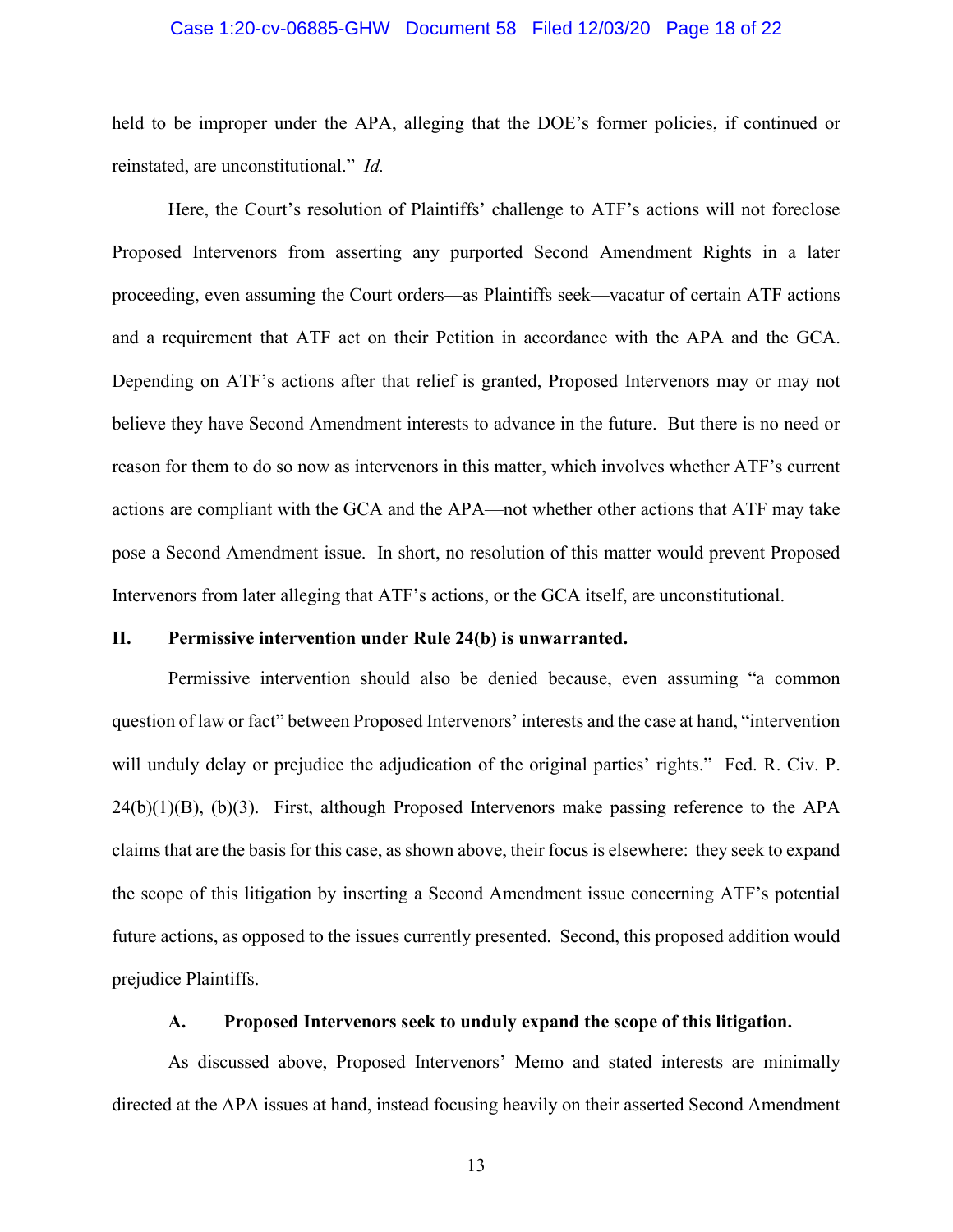### Case 1:20-cv-06885-GHW Document 58 Filed 12/03/20 Page 19 of 22

rights. Because inserting these non-cognizable, premature Second Amendment issues into this APA case would radically (and needlessly) alter the scope of this litigation, the Court should not exercise its discretion to permit intervention.

Where a plaintiff challenges an agency action solely because the agency has failed to comply with the APA or an authorizing statute, a third party is typically not permitted to intervene if its primary goal is to interject complicated, tangential Constitutional questions. For example, in *New York v. Department of Education*, after concluding that FIRE could not intervene as of right, *see* I.B., *supra*, the court held that similar considerations militated against permissive intervention. "The addition of the movant's arguments," the court explained, "would complicate the analysis by introducing new issues of law while not contributing to the development of the factual record related to the current parties' dispute." *New York v. Department of Education*, 2020 WL 3962110, at \*4 (internal quotation omitted). FIRE's "interests in arguing that the Final Rule must be upheld because it [was] constitutionally required [was] a question that [was] extraneous to whether the Final Rule [was] valid under the APA and that [was] unaffected by th[e] litigation." *Id.* This precise reasoning applies to Proposed Intervenors' attempted intervention here.

Proposed Intervenors repeatedly indicate an interest in expanding the scope of this case to include the adjudication of constitutional issues unrelated to Plaintiffs' core statutory and APA claims. *See* Memo at 3, 11, 12, 13, 14, 15, 16, 17 (references to alleged constitutional rights or issues). For example, the Memo states that each Proposed Intervenors' primary objective is "protecting itself, its customers, and/or its members from a sudden reversal of long accepted precedent that could create felons out of millions of American for exercising their natural, inalienable, Second Amendment protected rights." Memo at 3. But this case is not the proper vehicle for Proposed Intervenors to challenge the constitutionality of the hypothesized regulation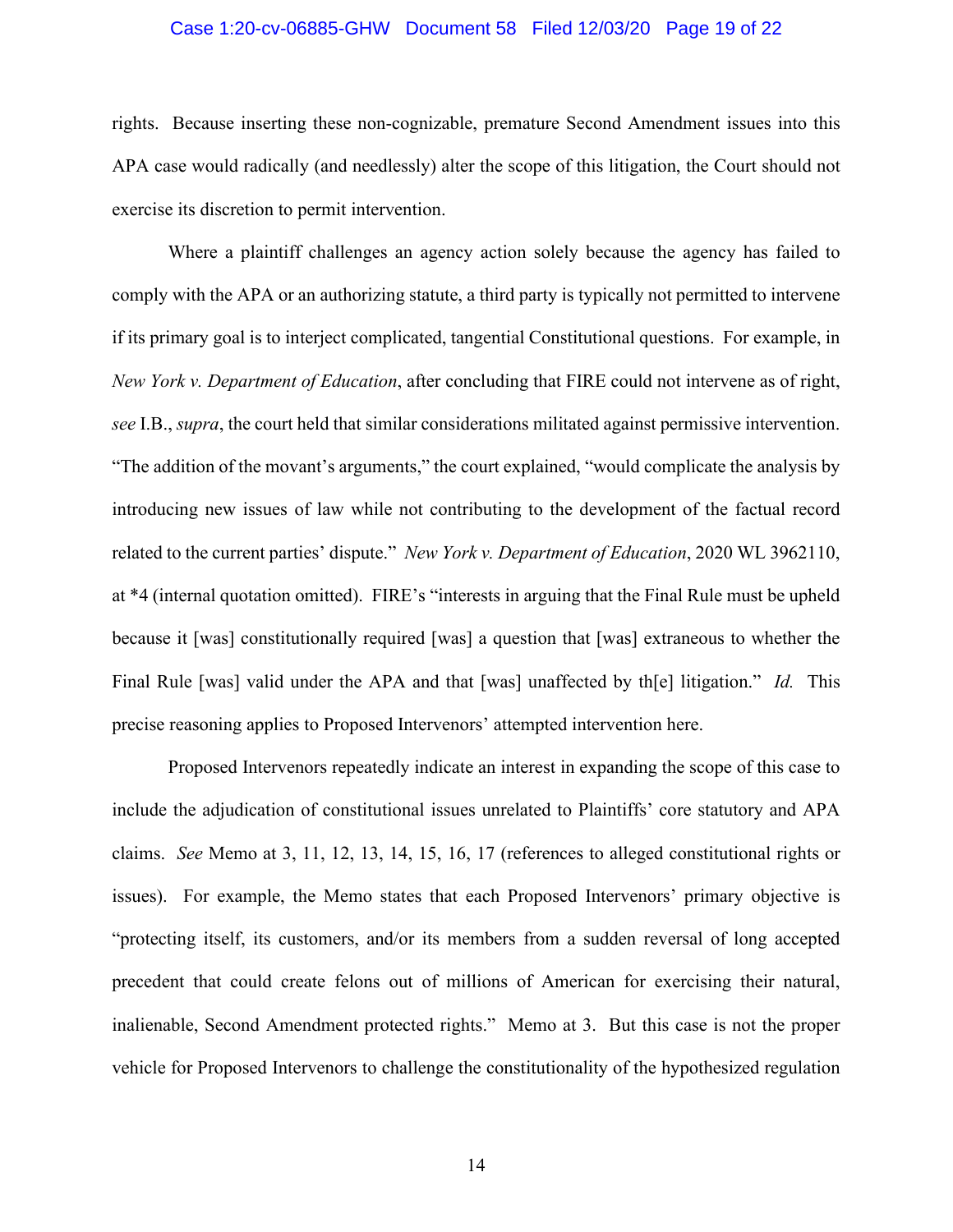### Case 1:20-cv-06885-GHW Document 58 Filed 12/03/20 Page 20 of 22

under the GCA, given that Plaintiffs' current complaint challenges specific ATF actions as in violation of the APA, with the requested relief vacatur and an order that further rulemaking be consistent with the APA's and GCA's requirements.

In short, because the Memo reveals that permitting intervention will lead to the insertion of irrelevant and distracting constitutional and other issues into this APA challenge, permissive intervention should be denied.

### **B. Permitting intervention would prejudice Plaintiffs.**

Permissive intervention also should be denied because intervention will prejudice the rights of Plaintiffs. *See* Fed. R. Civ. P. 24(b)(3). Specifically, the Memo makes plain that Proposed Intervenors' primary goal is to obtain a broad ruling that would cast doubt on the regulation of unfinished frames and receivers and "ghost gun" kits (and, more broadly, a range of federal, state, and local firearm regulations). A party should not be permitted to intervene where it seeks a broad ruling that would affect rights not implicated by the underlying action.

In *New York v. Department of Education*, the court noted that, in addition to raising issues "extraneous to whether the Final Rule is valid under the APA," FIRE's requested relief would "raise questions as to the legality of various institutions' policies pursuant to state and local laws, which are not at issue in the complaint." 2020 WL 3962110, at \*4. "Arguing that the Constitution affirmatively requires nothing less than the definitions and procedures of the Final Rules," the court explained, "differs significantly from deciding that the Final Rule is valid or invalid under the APA; it is a step further even from an allegation that the old rules published by the DOE were unconstitutional." *Id.* Accordingly, allowing FIRE to intervene and to present these arguments would have prejudiced the plaintiffs' interests.

Likewise here, Proposed Intervenors advance an apparently broad theory of the Second Amendment that would preclude the regulation of "ghost guns" or their components, and, more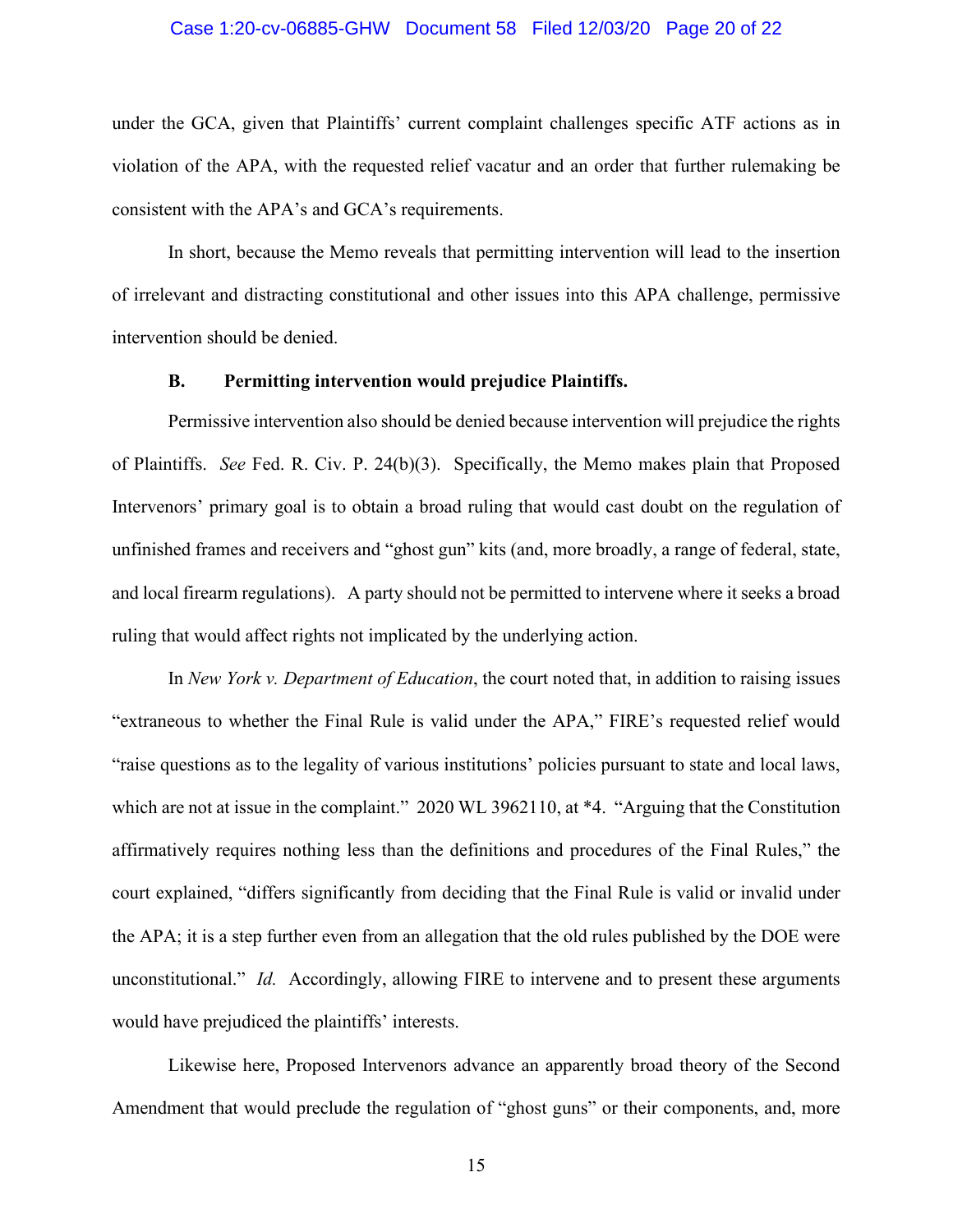### Case 1:20-cv-06885-GHW Document 58 Filed 12/03/20 Page 21 of 22

broadly, prevent federal, state, and local governments from passing various regulations on the sale and possession of firearms. For instance, Proposed Intervenors make the sweeping argument that "direct purchase of Non-Firearm Objects and, potentially, the unregulated manufacture of those objects into firearms" are "constitutionally protected activities." Memo at 15. The (unsupported and erroneous) argument that the Second Amendment guarantees the right to "unregulated manufacture" of "ghost guns"—or protects firearm components that Proposed Intervenors argue are not even firearms under the GCA—has implications well beyond the scope of this case. In short, it would "raise questions as to the legality of various . . . state and local laws, which are not at issue in the complaint." *New York v. Department of Education*, 2020 WL 3962110, at \*4. It therefore counsels for the Court to exercise its discretion to decline permissive intervention here.

### **CONCLUSION**

Proposed Intervenors have failed to meet the requirements for intervention as of right and should not be granted permissive intervention for the reasons set forth above. Intervention should therefore be denied. To the extent Proposed Intervenors believe they have perspectives that should be considered, those perspectives may be appropriately offered as *amici curiae. See, e.g.*, *Battle v. City of N.Y.*, No. 11-CV-3599, 2012 WL 112242, at \*7 (S.D.N.Y. Jan. 12, 2012); *see also British Airways Bd. v. Port Auth. of N.Y. & N.J.*, 71 F.R.D. 583, 585 (S.D.N.Y. 1976) ("[A] third party can contribute usually most effectively and always most expeditiously by a brief amicus curiae and not by intervention.").

Dated: New York, New York December 3, 2020

Respectfully Submitted,

COOLEY LLP

By: */s/Stephanie Schuyler* Stephanie Schuyler

55 Hudson Yards